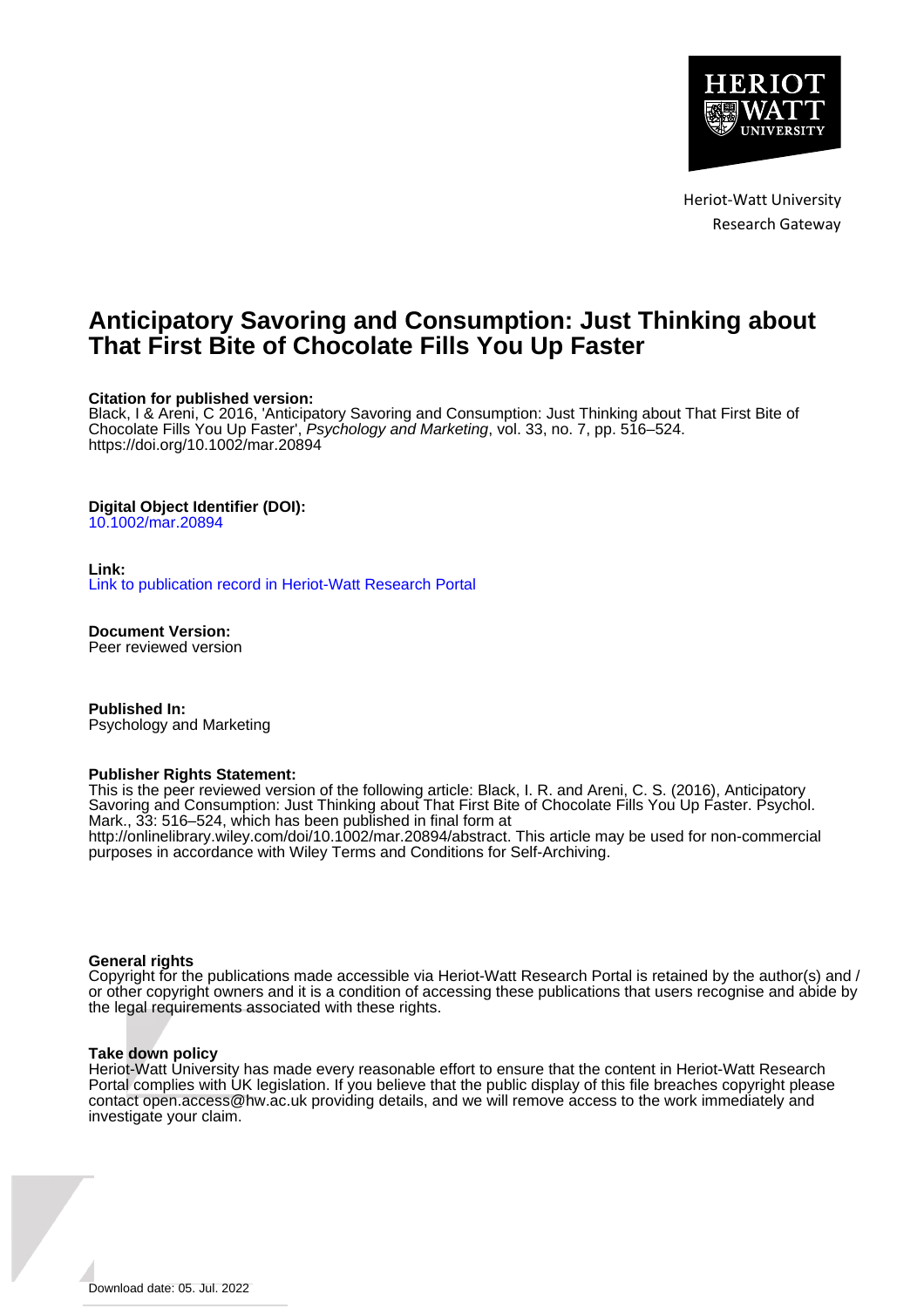# **Anticipatory Savoring and Consumption: Just Thinking about That First Bite of Chocolate Fills You Up Faster**

# IAIN BLACK

Dr. Iain Black is a Reader in the School of Management and Languages, Heriot Watt University, Edinburgh, Scotland, EH14 4AS, Tel: +44 131 3803 [I.R.Black@HW.ac.uk](mailto:I.R.Black@HW.ac.uk)

# CHARLES S. ARENI

Charles S. Areni is a professor of marketing and the Macquarie Graduate School of Management, Macquarie University, North Ryde NSW 2109 Australia, Tel: +61 2 9850 9085, Fax: +61 2 9850 8630,

[Charles.Areni@mgsm.edu.au](mailto:Charles.Areni@mgsm.edu.au)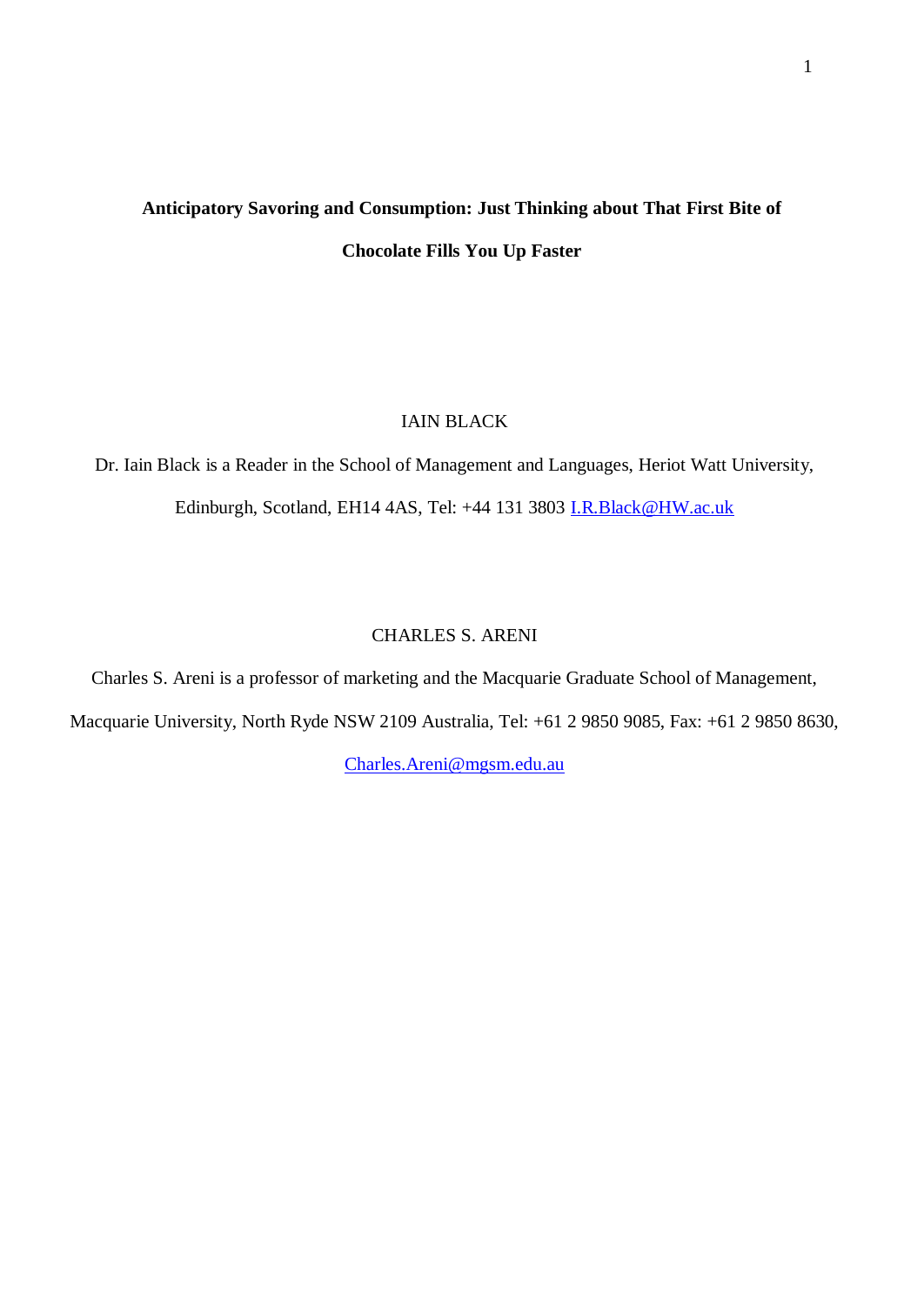# **Anticipatory Savoring and Consumption: Just Thinking about That First Bite of Chocolate Fills You Up Faster**

Two laboratory studies examine how consumers adjust their eating to the size of the portion they expect to receive. Participants who knew in advance that they would receive six pieces of chocolate waited less time before eating each piece and ate more pieces than participants who expected to receive only two pieces when they started, even though both groups were ultimately offered six pieces. In the second study, natural variance in how long participants waited before tasting the chocolates was negatively related to how many additional pieces they thought they could eat after finishing the last piece. These results suggest that increasing the interval prior to taking the first bite of a piece of chocolate reduced overall consumption. When consumers focus their attention on eating, the interval before taking the first bite captures *anticipatory savoring* – psychologically looking forward to the actual consumption experience.

Keywords**:** Anticipation, Savoring, Food Consumption, Satiation, Eating Rate, Caloric Intake, Portion Size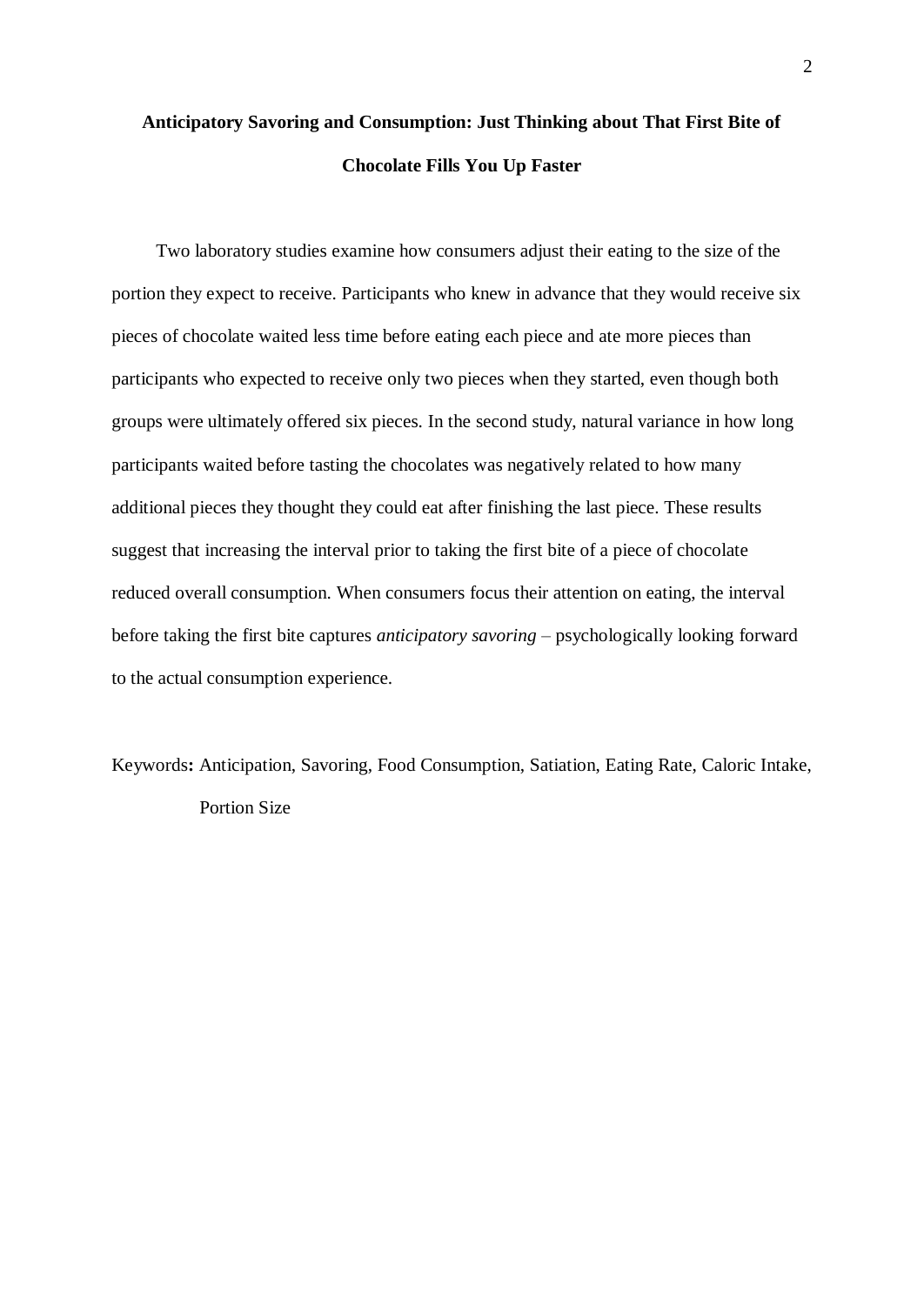Numerous laboratory and field experiments have found a relationship between eating rate and the amount eaten (Andrade et al., 2008; Rozin et al., 2003; Ziljstra et al. 2008). Moreover, the rate of eating influences the subjective experience of satiation – how full one feels after consuming a given amount (Mars et al., 2009; Zijlstra et al., 2009). For example, consumers who are served small portions eat more slowly, consume less overall, yet do not necessarily feel less full than consumers served large portions (Areni & Black, 2015; Rolls, et al., 2002; Fisher, Rolls, & Birch, 2003; Rolls, et al., 2004; Rozin, et al., 2003; Wansink, et al., 2005; Zlatevska, Dubelaar & Holden 2014), suggesting that portion size not only influences the amount eaten, but also how quickly consumers begin to feel full. Research has also found that larger portions increase eating rates (Fisher, Rolls, & Birch, 2003; Rozin, et al., 2003), the number of chews per piece. Portion size also affects the amount of attention given to the sensory experiences of eating (Areni  $\&$ Black, 2015, Sevilla & Redden, 2014; Wansink, Painter & North, 2005).

Additional studies have found a positive relationship between eating rate and caloric intake in the absence of manipulating portion size (Ziljstra, et al., 2008), suggesting individual differences in eating behaviors influence how quickly one begins to feel full. However, research is still required to clarify conflicting results and explanations regarding the relationship between specific eating behaviors, eating rate, and the amount of food consumed (Areni & Black 2001; Galak, Kruger & Loewenstein, 2013; Kral, 2006). In particular, why does eating rate influence caloric intake, and which specific eating behaviors drive this relationship? This research question is even more vital given recent conflicting research findings regarding how the interval in between pieces, or more generally units of food, influences overall caloric intake.

Galak, Kruger and Loewenstein (2013) reported that eating more *slowly* – specifically taking longer in between pieces of chocolate – increases caloric intake, so encouraging consumers to slow down if they want to enjoy more of their favorite foods. They explained this finding in terms of *dishabituation* (Epstein et al., 2009). Habituation is an intuitive idea wherein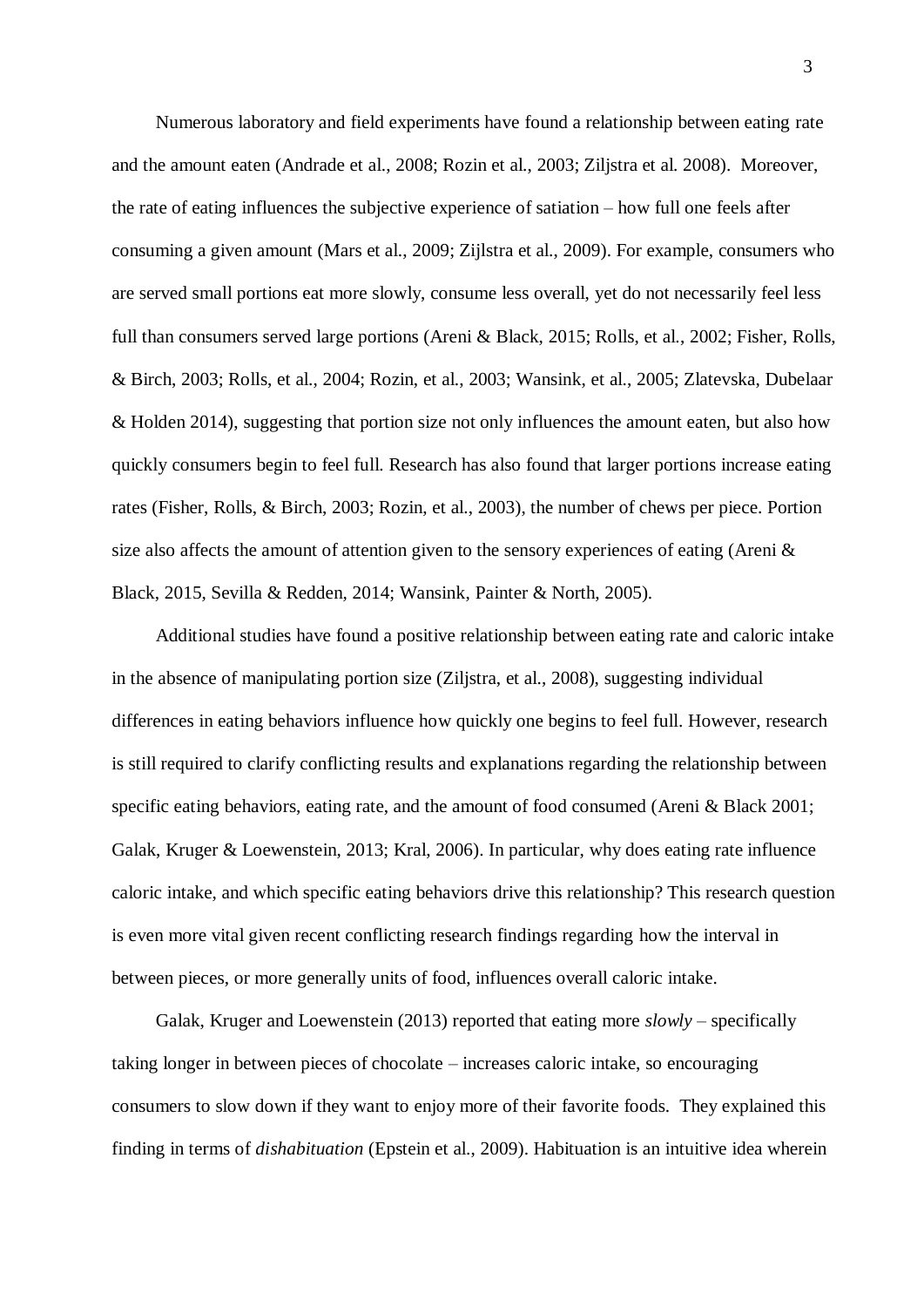people eventually stop consuming something because they become full, bored, physically exhausted, etc., but as time passes the habituation abates and the desire to consume returns (McAlister, 1982). The tendency to recover one's desire over time is called dishabituation (Epstein et al., 2009), and research suggests that consumers underestimate how quickly it can occur (Galak et al., 2013). Hence, whether one is watching television, playing a computer game, or eating chocolates, even relatively brief pauses lead to dishabituation, which increases the desire to consume more (Galak et al., 2013; Nelson & Meyvis, 2008).

In terms of eating behavior, dishabituation often occurs in between units of food (i.e., pieces, bites, forkfuls, etc.). The longer a diner waits in between units, the more they recover their appetite before resuming eating (i.e., dishabituation). Consistent with this explanation, research has shown that humans tend to take increasingly longer pauses in between bites as their meal progresses, presumably because it takes longer for dishabituation to occur the more one has already eaten. At some point in the meal, the period required for dishabituation becomes so long that the diner simply ends the meal (Allison & Castellan, 1970).

Another related finding is that the caloric intake during a meal is positively related to the variety of foods in that meal (Raynor & Epstein, 2001). A variety of offerings allows the eater to take longer pauses in between bites of any one food (i.e., while eating other foods in the meal), hence recovering their appetite for that food. That is, food habituation is sensory attribute specific (Inman, 2001; Rolls, 1986). Diners who are completely satiated on one type of food, may find plenty of appetite left for another food that smells and tastes quite differently; hence, the ability to eat dessert even after a large amount of food has been consumed during earlier courses of the meal.

Although it is possible that dishabituation occurs in between bites of small pieces of chocolate, these intervals are very short. Previous research suggests that it is the period of time in between pieces, or units, of chocolate that will determine the extent of dishabituation (Galak et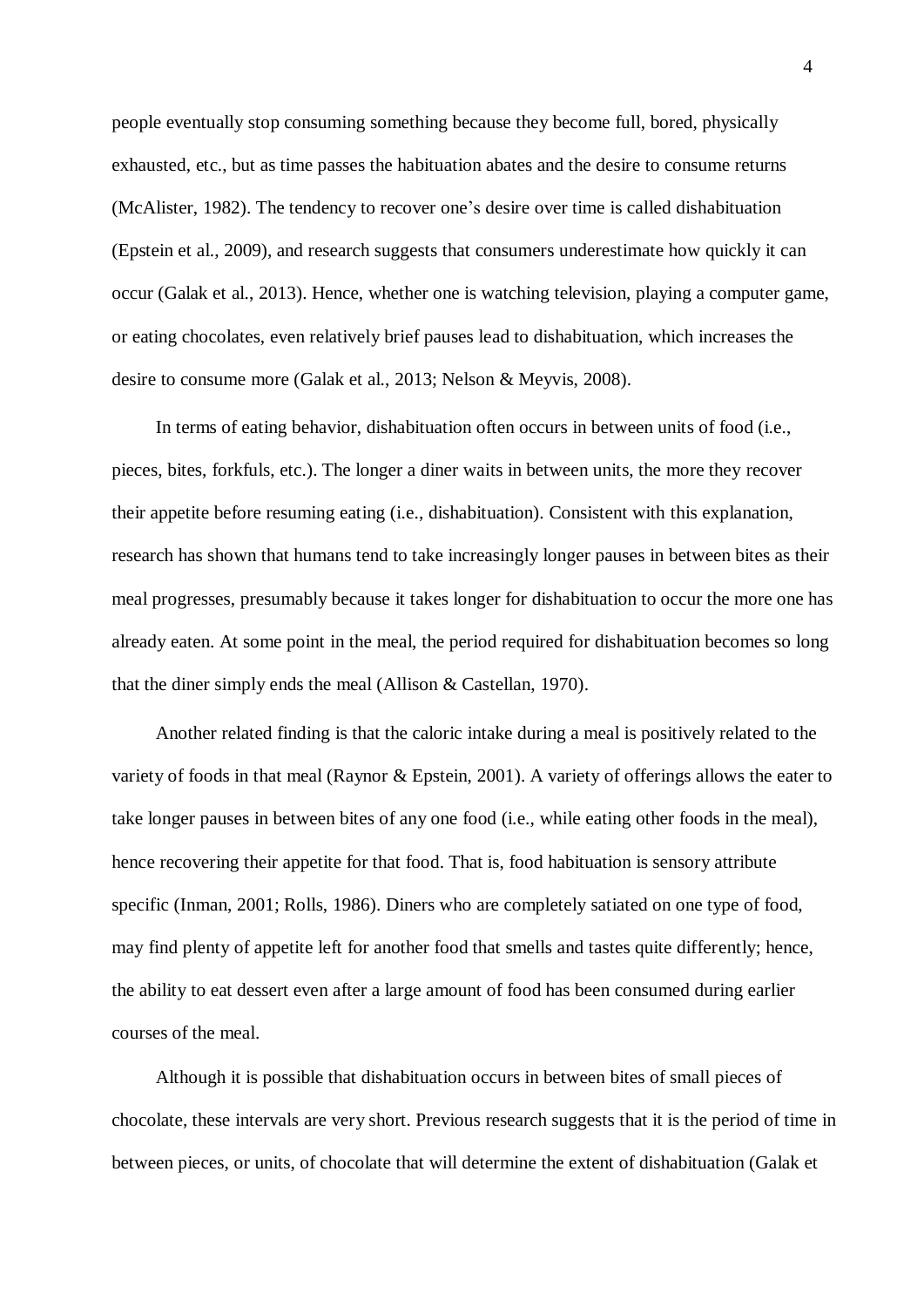al., 2013; Geier et al., 2006). The implication is that the pre-unit time (PUT) before eating a piece of chocolate will be *positively* related to overall caloric intake. The longer a consumer waits before the next piece of chocolate, the more they will be able to eat.

However, participants in the Galak et al. (2013) experiments were offered a substantial number of units, or pieces of chocolate, and eating was accompanied by a distraction task. They either watched cartoons or performed a simple computer task while eating, with experimental instructions implying that the chocolates were incidental to focus of the research. While neither distraction task was onerous, each likely prevented the participants from devoting their undivided attention to the sensory experiences of eating the chocolates. And given the results of Areni and Black (2015), the expectation of many more pieces to come may have minimized the amount of attention directed at any one piece.

This has important implication for understanding the relationship between eating rate and amount consumed, because anticipatory savoring (Bryant & Veroff, 2007) offers a different theoretical account of the relationship between PUT and caloric intake. Savoring involves a focus of attention on the sensory input of a consumption experience. It involves a "heightened awareness" that makes consumers "more fully conscious of the pleasurable things we see, hear, smell, touch, or taste" (Bryant & Veroff, 2007, p. 6). Savoring prolongs and intensifies the enjoyment of a consumption experience by drawing attention to sensory aspects of the experience that might otherwise be missed (Bryant, 2003).

Research has shown that consumers often refer to dining when prompted to recall experiences that they have savored, describing gourmet foods, or rarely encountered cuisines associated with vacation travel (Bryant & Veroff, 2007). More specifically, eating fine chocolate is a consumption experience that particularly lends itself to savoring (Le Bel & Dube, 2001 cited in Bryant & Veroff, 2007). Areni and Black (2015) reported the results of three laboratory experiments showing that eating rate was negatively correlated with the number of additional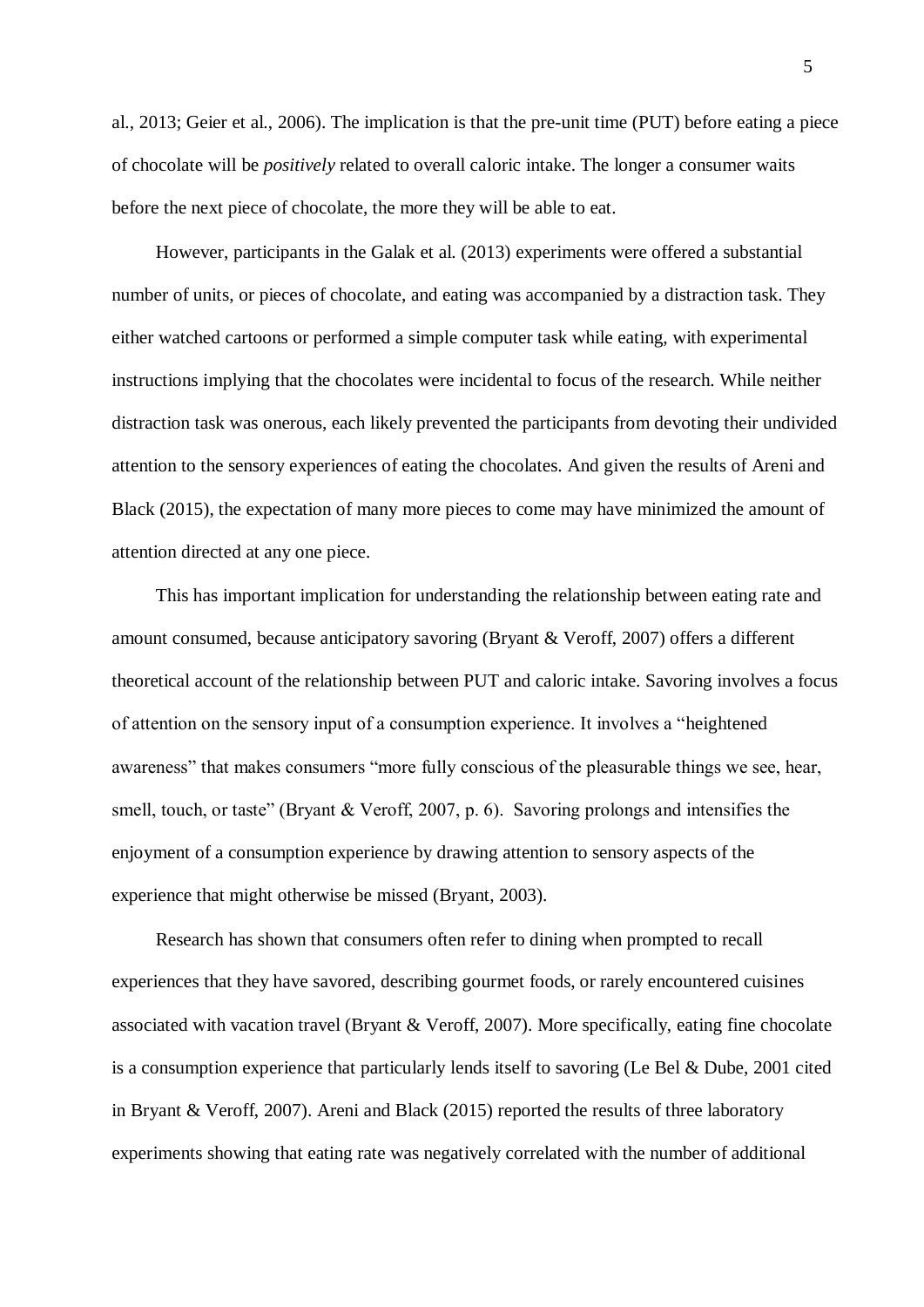chocolates participants thought they could eat after tasting two pieces. Eating rate was linked to the number of chews per piece of chocolate, which mediated its effect on the number of additional pieces participants estimated they could consume later.

However, the notion of anticipatory savoring suggests that PUT – the amount of time one waits prior to taking the first bite of a piece of chocolate – will be negatively correlated with overall caloric intake. Anticipatory savoring can occur prior to actual consumption as a strategy consumers use to maximize the pleasure of looking forward to an event expected to be pleasurable (Loewenstein, 1987; Bryant, 2003). Often, the pleasure experienced in anticipation of a consumption event exceeds that experienced during actual consumption (Areni, 2008; Mitchell et al., 1997). Hence, a person who likes chocolate, and who is just about to taste a piece expected to be enjoyable, can enhance the overall pleasure derived from the tasting it, by contemplating the experience prior to taking the first bite.

In this context, anticipatory savoring increases PUT, which slows overall eating speed (Areni & Black, 2015; Fisher et al. 2003), and ultimately decreases caloric intake (Areni & Black, 2015; Mars et al., 2009; Rozin et al., 2003). However, in finding a negative relationship between eating time and amount eaten, Areni and Black (2015) did not specifically examine the period of time in between pieces, or units, of chocolate (Galak et al., 2013). The research reported below isolates PUT as a specific eating interval in order to contrast dishabituation and savoring as explanations for the relationship between eating rate and caloric intake.

The literature suggests at least two factors that influence whether dishabituation or anticipatory savoring better accounts for the relationship between PUT and caloric intake. When eating a particularly enjoyable food is unencumbered by a secondary distraction task, the interval in between units is more likely to capture anticipatory savoring rather than dishabituation, and the relationship between PUT and overall caloric intake will be negative rather than positive. In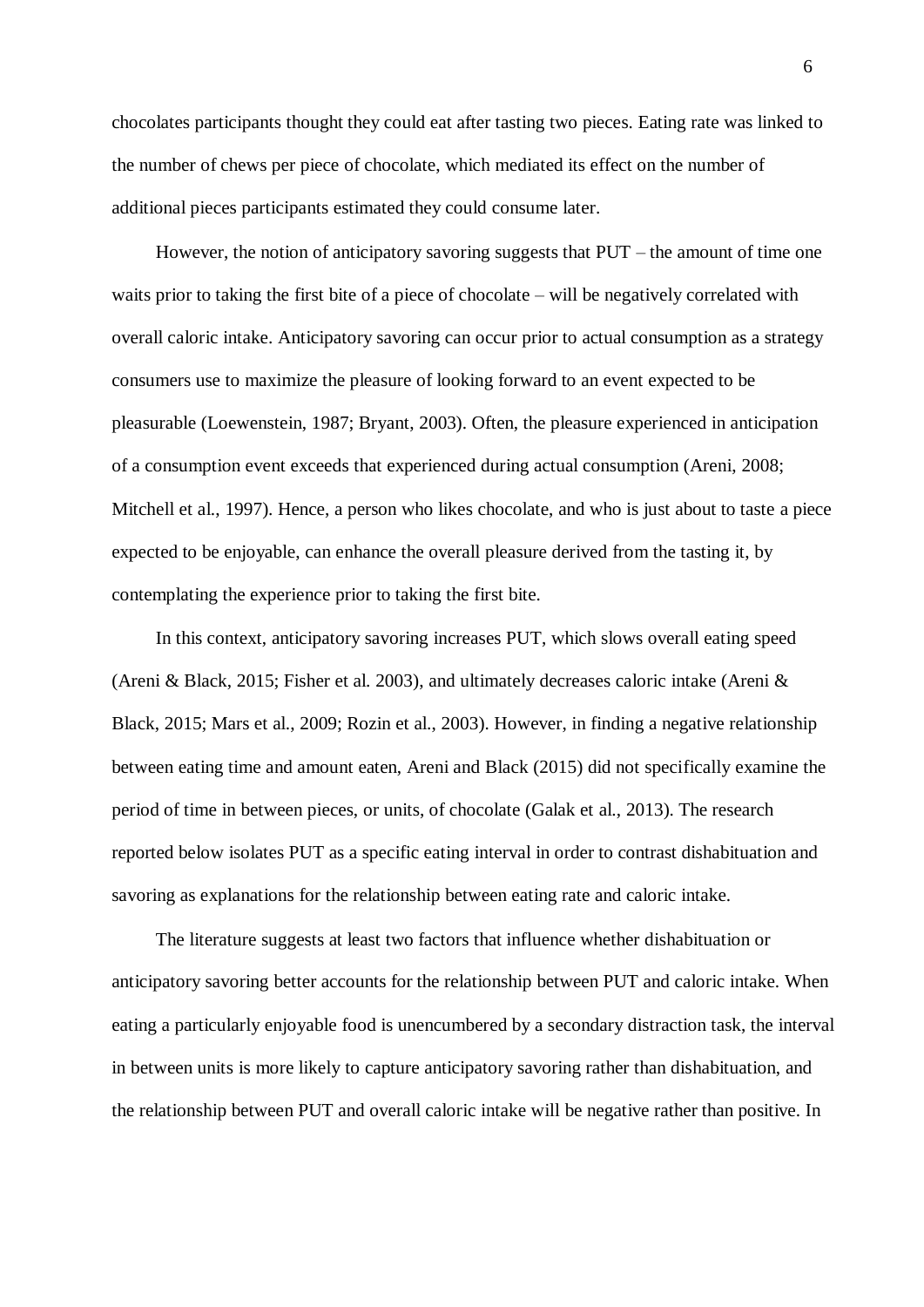essence, anticipatory savoring requires contemplating the eating experience in advance prior to actual consumption. This contemplation is easier when attention to the chocolate is undivided.

Another important difference between savoring and dishabituation as explanations for the relationship between PUT and caloric intake is that the former tends to occur when the consumption quantity is limited (e.g., Areni & Black, 2015), whereas the latter is more likely to be observed when the consumption quantity is larger (e.g., Galak et al., 2013). Large portions signify that there is more to come, so consumers have less incentive to pay attention to any given piece. By contrast, when portions are smaller, the amount of pleasure derived from actual consumption is more limited, so consumers are more motivated to compensate by adding to the enjoyment of the experience via anticipatory savoring (Areni & Black, 2015).

Hence, in order to prompt savoring, the first study reported below manipulates how many pieces of chocolate participants expected to receive when they started eating, while holding the amount of chocolate actually available for tasting constant. The idea is that consumers who expect to receive a smaller portion will be prompted to savor the initial pieces more than consumers who expect to receive a larger portion from the outset. The following research hypotheses are tested.

- *H1: Consumers who expect to be offered six pieces of chocolate from the outset eat more than consumers who expect to receive two pieces when they begin eating but are eventually offered all six pieces.*
- *H2: Consumers who expect to be offered six pieces of chocolate from the outset wait shorter intervals before each piece than consumers who expect to receive two pieces when they begin eating but are eventually offered all six pieces.*

*H3: PUT is negatively correlated with the amount eaten.*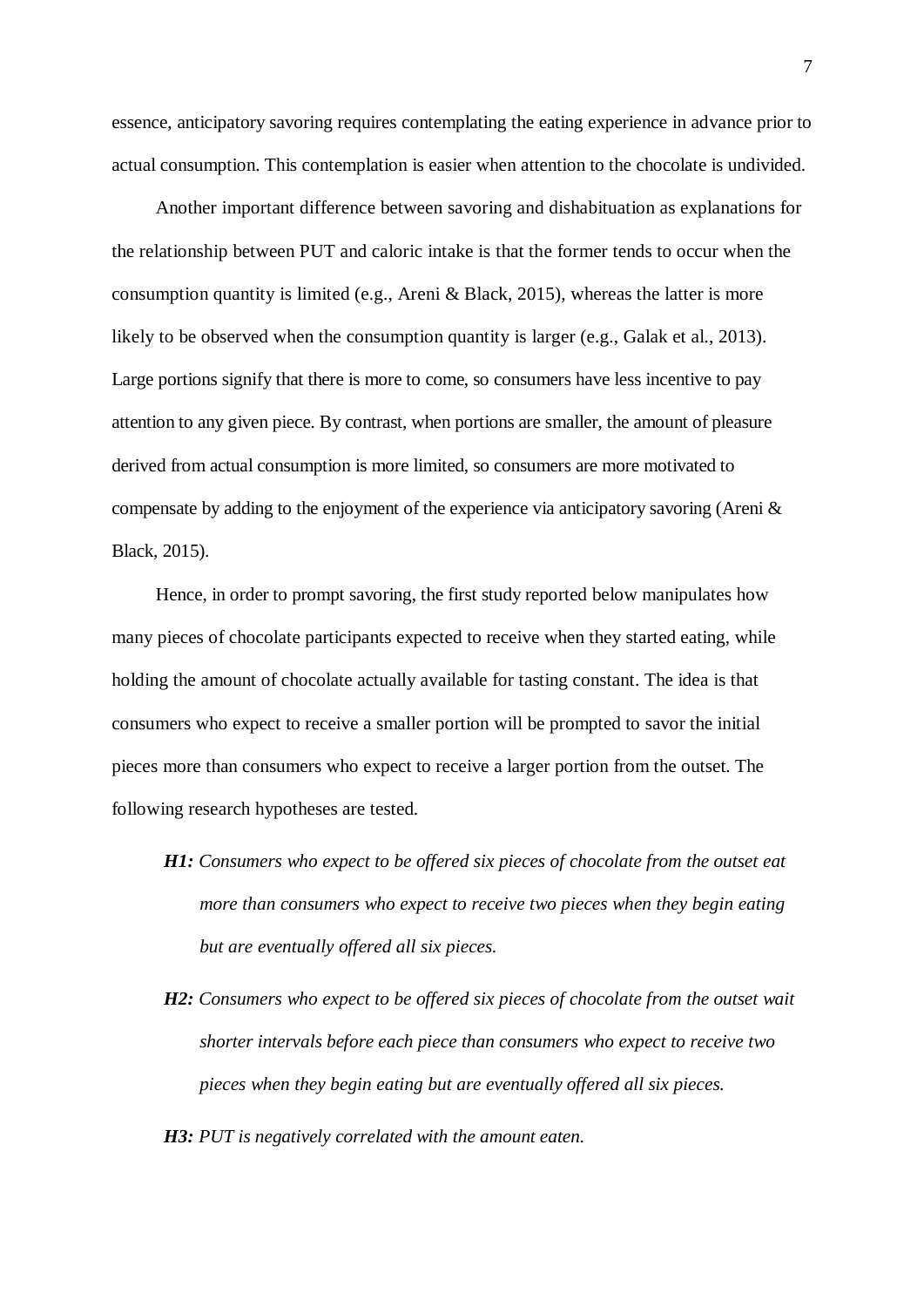*H4: The effect of expected portion size on amount eaten is mediated by PUT.*

#### **Study 1**

#### *Sample and Procedure*

Forty-six students (31 female, 15 male) responded to an advertisement, posted on a departmental website, entitled "Research Participants: Chocolate tasting study". The advertisement explained that *"The study is only open to students who like chocolate. All you have to do is taste some pieces of chocolate and answer a series of questions about them. You will be paid £5 for participating."* They were also instructed not to eat anything at least one hour before the session as *"There's no sense getting full before you taste the delicious chocolates!"* Upon arriving at the designated room, participants were encouraged to eat as much chocolate as they like, but the experimenter emphasized that they should not overeat and make themselves sick. These instructions were intended to eliminate any demand effects regarding the "normal" or "appropriate" amount of chocolate to consume.

The experimenter placed a covered plate on the table, and removed the lid to reveal two chocolates. The pieces used were gourmet Belgian chocolates which were identical in size, design, color and flavor. Participants were then told *"You will taste them one at a time. I will place the first piece on the tasting plate. I'll leave the room so you don't have me watching whilst you eat, and will return in two to three minutes."* These instructions made participants aware that the timing of the presentation of each piece of chocolate was determined by the experimenter, hence eliminating any motivation for participants to alter their eating rate due to possible demand effects of the experimental setting (i.e., larger portions implying that they should eat faster to finish on time).

The experimenter then continued "*We will then repeat the procedure with the next*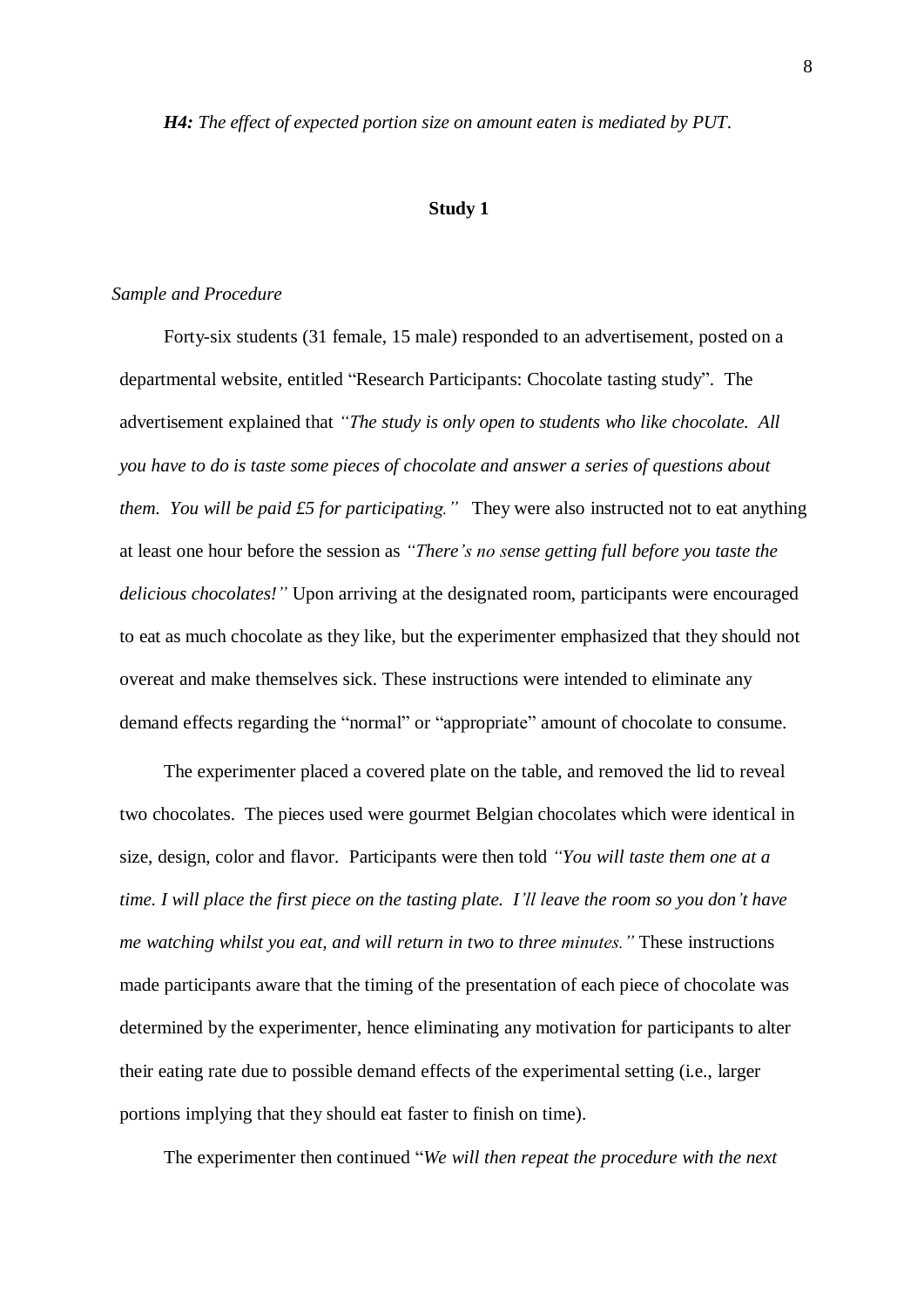*piece of chocolate. After the last piece you will be asked to complete a brief questionnaire about the chocolates. Do you have any questions?"* After placing the first piece of chocolate on the tasting plate the experimenter covered the remaining piece on the display tray and left the room with it. For the experimental conditions after the initial two pieces, the remaining four pieces were brought into the room one at a time, with each piece covered on the presentation plate until the experimenter revealed it.

In the designated room, a small digital video camera was placed at 45 degrees to the participant's seat to capture their behavior whilst eating the chocolates (see Forde et al., 2013; Hill & McCutcheon, 1975). Two judges, blind to the hypotheses of the researchers, watched the video-recordings and recorded the amount of time passing before the first bite of each presented piece, in units of tenths of seconds. Cohen's Kappa was 0.97, indicating a very high level of inter-coder reliability. The few discrepancies that did emerge were resolved by having one of the researchers meet with the coders and resolve the disparities via discussion, while watching the corresponding videos.

#### *Independent Variable*

The manipulation of expected portion size was based on the timing of when participants learned of the additional pieces available for tasting after the two initially appearing on the display tray. In the *large expected quantity* condition participants were told of the additional pieces prior to tasting the first piece, whereas in the *small expected quantity* condition they were told only after tasting the second piece.

### *Dependent Variables*

*Pre-unit time (PUT):* PUT was the time in between when the experimenter closed the door behind them and when the participant took the first bite of the chocolate, averaged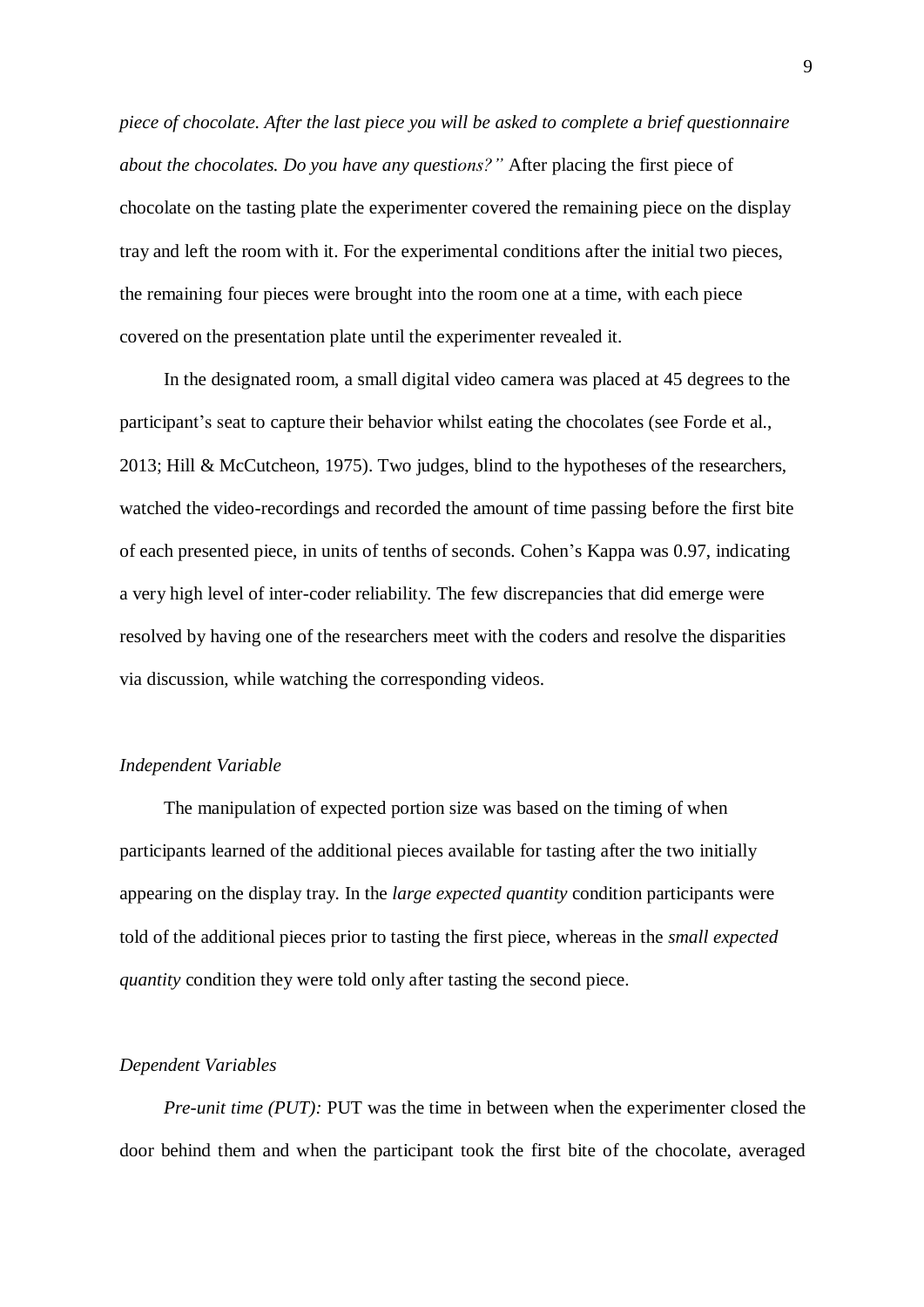over all the pieces eaten (Rugh, 1972).

*Amount consumed:* Participants were allowed to discontinue eating at any point in the study, but were encouraged to eat as much as they liked, without getting sick or uncomfortable. The dependent variable was the amount of chocolate consumed, expressed in units of pieces. If participants did not finish a piece, the remaining amount was weighed and expressed as a percentage in tenths.

#### **Results**

In order to check the manipulation of expected quantity, participants were asked "How many pieces of chocolate did you expect to receive just before you tasted the first piece?" with an open-ended response scale. Results indicated that participants in the larger expected quantity condition expected to receive more chocolates ( $M = 5.07$ ) than participants in the smaller expected quantity condition ( $M = 3.82$ ) as intended (t<sub>1,45</sub> = 2.06,  $p < .05$ ). Additional analyses indicated that PUT (W = 0.897,  $p < .0001$ ) and amount eaten  $(W = 0.744, p < .0001)$  were not normally distributed.

Log transformations were successful in achieving normality for PUT ( $W = 0.982$ , p  $<$  .40). However, the modal number of chocolates eaten was the maximum of six, making it impossible to transform the distribution to achieve normality (Afifi & Clark, 1984). In addition, since participants in both conditions were offered a maximum of six pieces of chocolate, it is possible that the data was truncated for participants eating all six pieces (i.e., six could really mean six *or more*). Hence, the dependent variable was dichotomized to capture participants who finished all six pieces (1) versus those who did not (0).

A chi-squared test was performed on a cross-tabulation of expected quantity with whether a participant finished all six pieces. Results indicated that participants who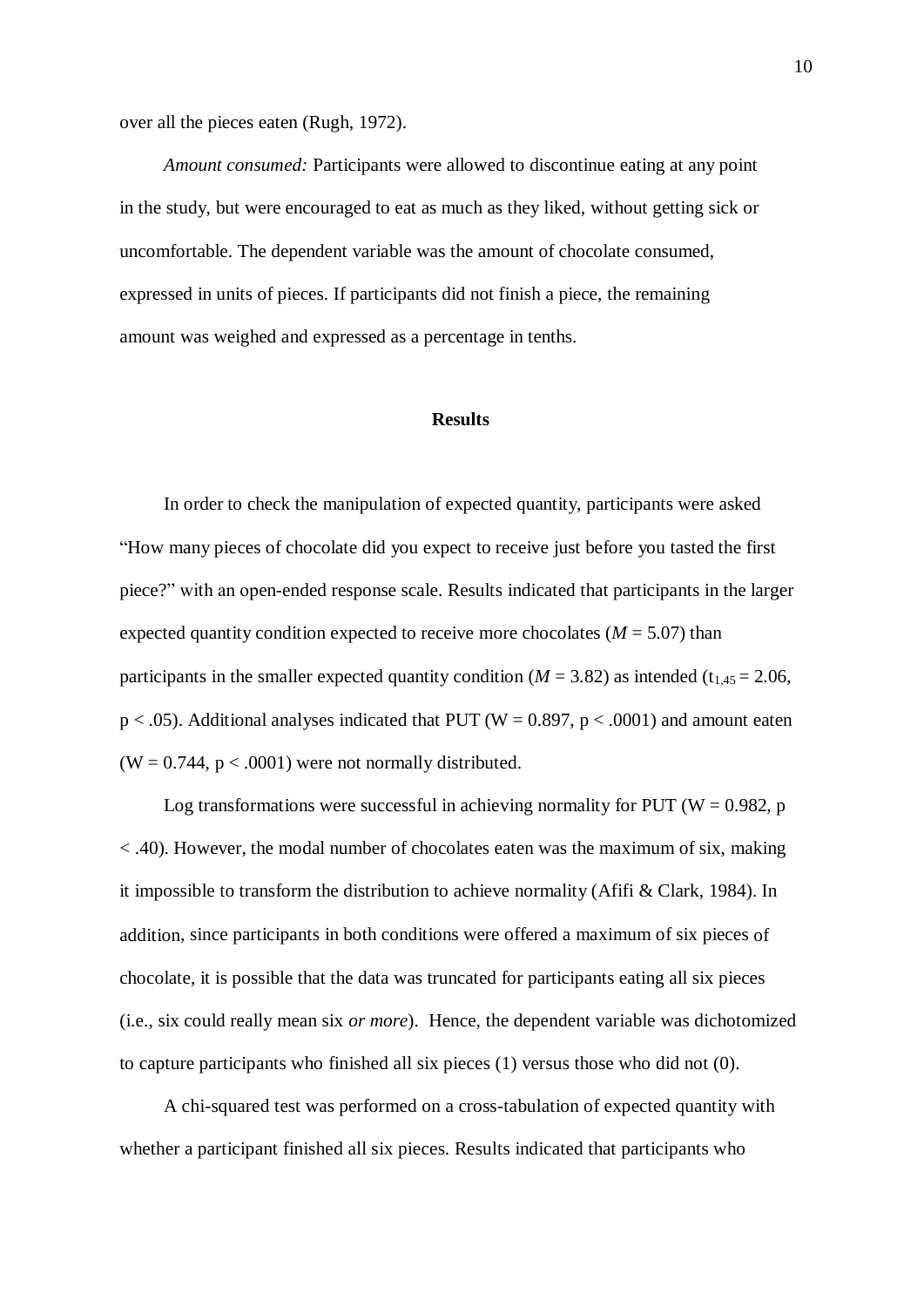initially expected to receive two pieces were less likely to finish all six pieces (5 of 22) than participants who expected to receive six pieces from the outset (21 of 24) ( $\chi^2$  = 19.60,  $p < .0001$ ). Hypothesis 1 was supported.

Previous studies finding a positive relationship between eating rate and caloric intake, often report that participants' subjective sense of fullness was not related to the actual amount consumed (Rolls, et al., 2002; Rolls, et al., 2004; Wansink, et al., 2005), and research on savoring suggests that one of its essential functions is to increase the rate of satiation such that consumers can make do without for longer afterwards (Areni & Black, 2015; Bryant & Veroff, 2007). In order to examine this possibility, after finishing the chocolates, participants were asked "How many more pieces of chocolate like the ones you just tasted do you think you could eat right now?" using an open-ended response scale. Results indicated that the number of additional pieces participants thought they could consume afterward was similar in the large ( $M = 0.58$ ) and small ( $M = 0.68$ ) expected quantity condition (F(1,44) < 1). So, savoring reduced the actual amount eaten without affecting how full participants felt when they finished.

In order to test hypothesis 2, a one-way ANOVA was performed with expected quantity as the independent variable and PUT as the dependent variable. Results indicated that PUT was longer for participants who initially expected to receive two pieces of chocolate  $(M = 19.30)$  compared to participants who expected to receive six pieces from the outset ( $M = 14.59$ ). Even though both groups knew they had to wait for three minutes for the experimenter to return to the room to present the next piece, those expecting to receive only two pieces waited almost five seconds longer on average before tasting the chocolate  $(F(1, 45) = 8.74, p < .005)$ . Hypothesis 2 was supported.

In order to test hypothesis 3, a logistic regression was run with PUT as the independent variable and whether participants finished all six pieces as the dependent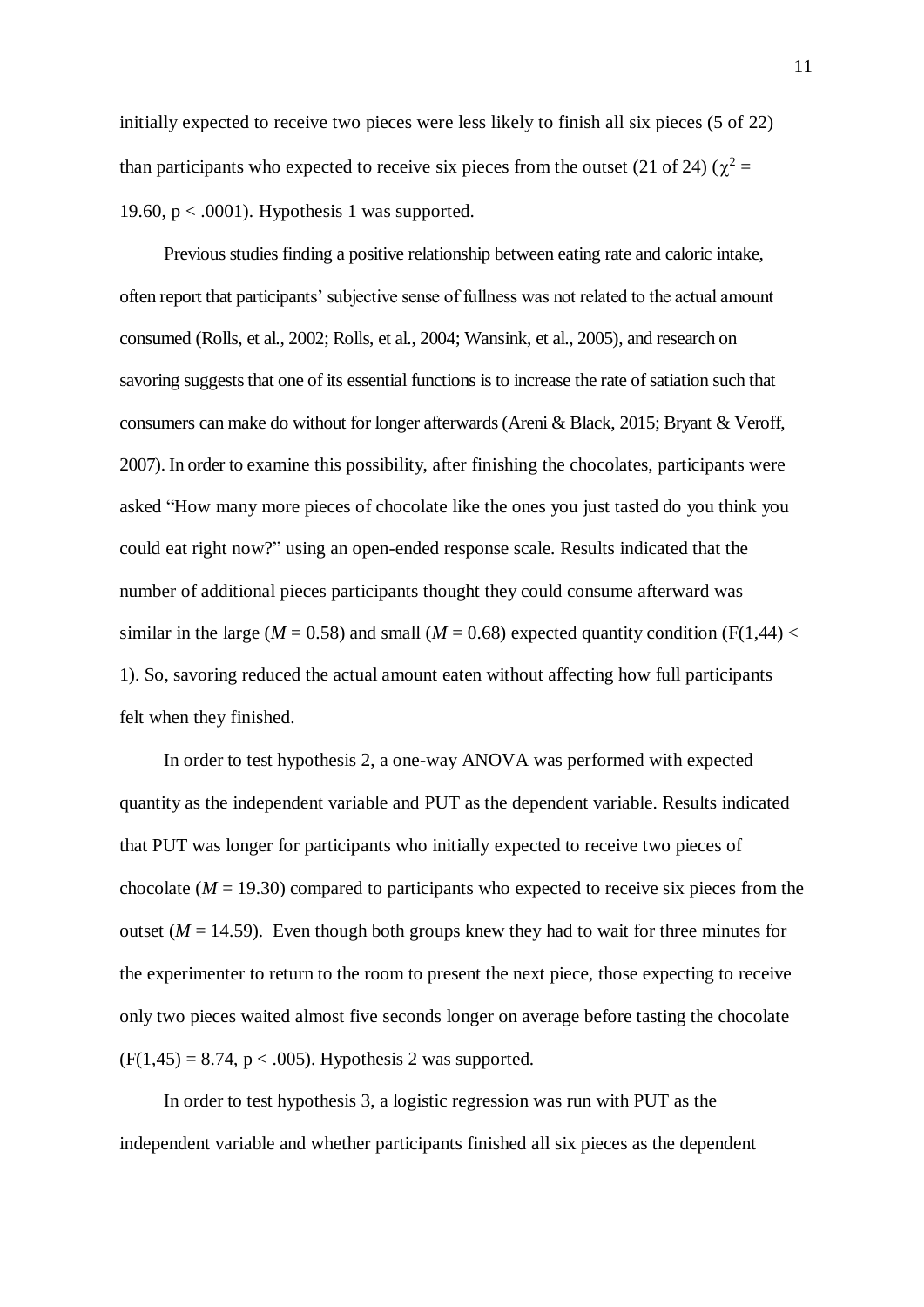variable. Results indicated that the longer participants took on average before tasting the next piece of chocolate, the less likely they were to finish all six pieces ( $b = -3.46$ ,  $c^2 = 7.18$ , p < 0.008). Hypothesis 3 was supported.

In order to test Hypothesis 4, that PUT mediates the effect of expected portion size on amount eaten, the products of coefficients Sobel test was performed (Soper, 2015). The first step was to run a regression with the potential mediator, PUT, as the dependent variable and the independent variable, expected portion size, as the predictor variable (Baron & Kenny, 1986). The prior test of hypothesis 2 establishes that this relationship must be significant ( $\alpha$ )  $= -0.28$ , t(1,44) =  $-2.96$ , p < .005). Next, both the independent variable, expected portion size, and the mediator, PUT, were included as predictors of whether participants finished all six pieces or not to establish that PUT is a predictor independently of expected portion size. However, this effect was only marginally significant ( $\beta$  = -0.30, t(1,43) = -1.81, p < 0.08). When the four parameters  $\alpha$ ,  $\beta$ ,  $s_{\alpha}$ ,  $s_{\beta}$  were included, the Sobel test indicated only a marginal result (t =  $-1.55$ , p < .07). Hence, hypothesis 4 is not supported.

#### **Discussion**

Study 1 examined how the expected size of a portion of chocolates influences eating behavior, eating rate and amount consumed. Participants who knew in advance of the additional pieces of chocolate to follow increased their eating rate and consumed more compared to participants who learned of the additional pieces only after consuming the initial two. Participants expecting a smaller portion of chocolates had longer PUTs, allowing them to experience the subjective state of being full sooner than participants initially expecting a larger quantity from the outset.

When eating is mindful and attention paid to the task, PUT may be better cast as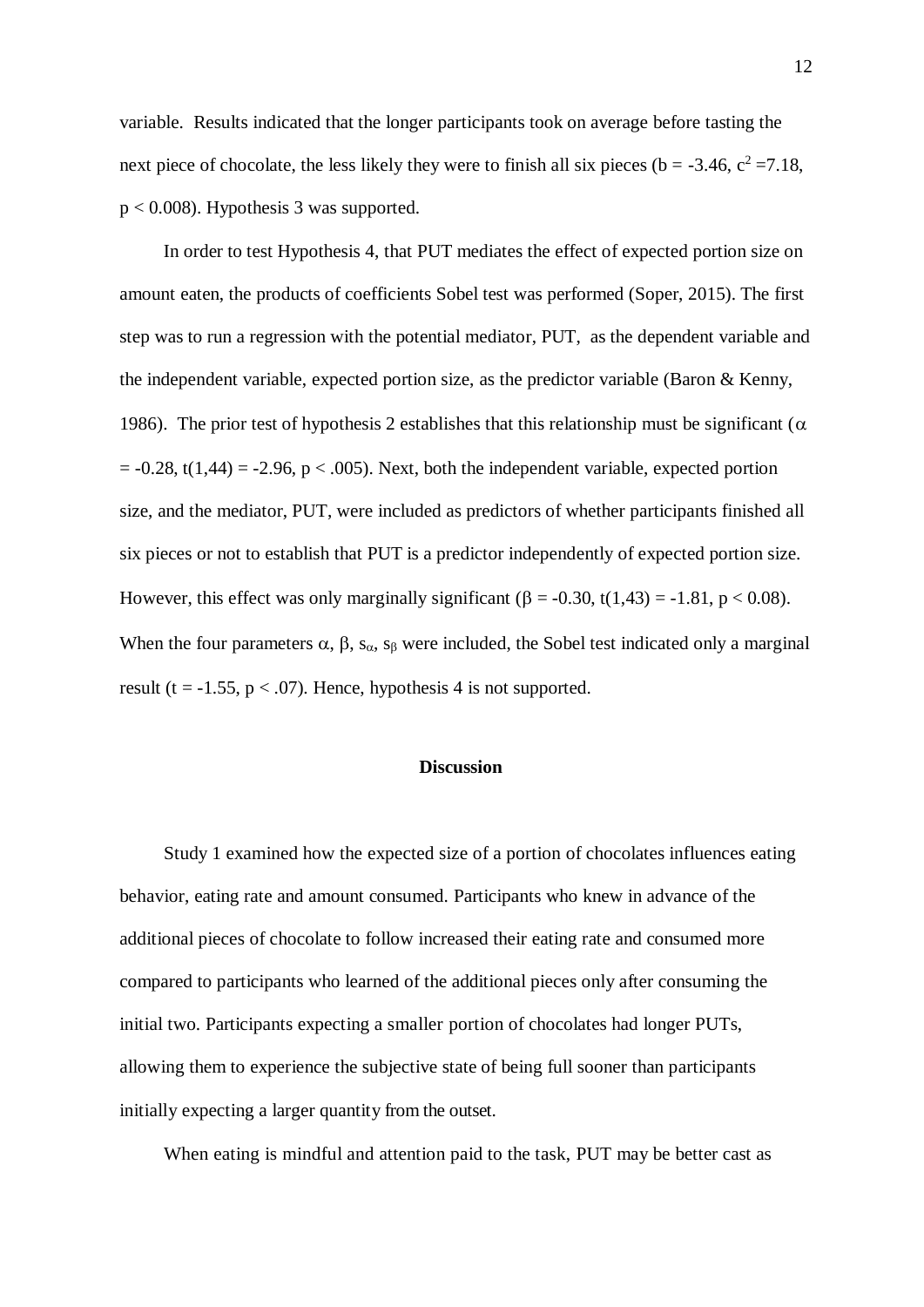reflecting anticipatory savoring (Loewenstein, 1987) of this highly pleasurable experience (Bryant & Veroff, 2007). Only those participants *expecting* a larger volume are able to adjust their eating behavior, including eating rate (Fisher et al. 2003) to balance, gaining pleasure and satiation from the chocolates, whilst avoiding complete satiation before all six pieces have been finished (Angeles-Castellanos et.al., 2008). As anticipatory savoring increases the pleasure of consuming each piece of chocolate (via time spent before eating) (Bryant & Veroff, 2007), the rate of satiation increases, so participants anticipating a small portions in advance were not able to consume as many chocolates.

However, the results of Study 1 are limited by the following factors. The experiment was conducted in a controlled lab setting, which relied on a rather contrived manipulation of expected portion size. It is not clear where, and under what circumstances consumers would encounter such a situation in actuality. Study 2 relies on natural variation in PUT as an individual difference variable rather than an experimental manipulation (Galak et al., 2013).

Second, the need to dichotomize the dependent variable (the amount eaten) in Study 1, may have affected the results in unanticipated ways. For example, could the participants in the large expected portion conditions who finished all six pieces have consumed even more if given the chance? Was their caloric intake effectively truncated by the experimental procedure? Or conversely, participants who expected a larger portion from the outset feel more obligated to finish al six pieces even if they felt full earlier in the sequence?  $1$ 

Study 2 therefore relies on a continuous dependent variable that does not involve eating a large number of chocolates. Prior research has established that consumers are reasonably accurate in estimating how much food they will eat prior to commencing (Stubbs, et al., 2000). Hence, Study 2 offers all participants only two pieces of chocolate and relies on the subjective measure of how many more pieces they think they can consume afterwards to

1

 $1$  The authors would like to thank one of the reviewers for insightful comments on Study 1 which guided the design of Study 2.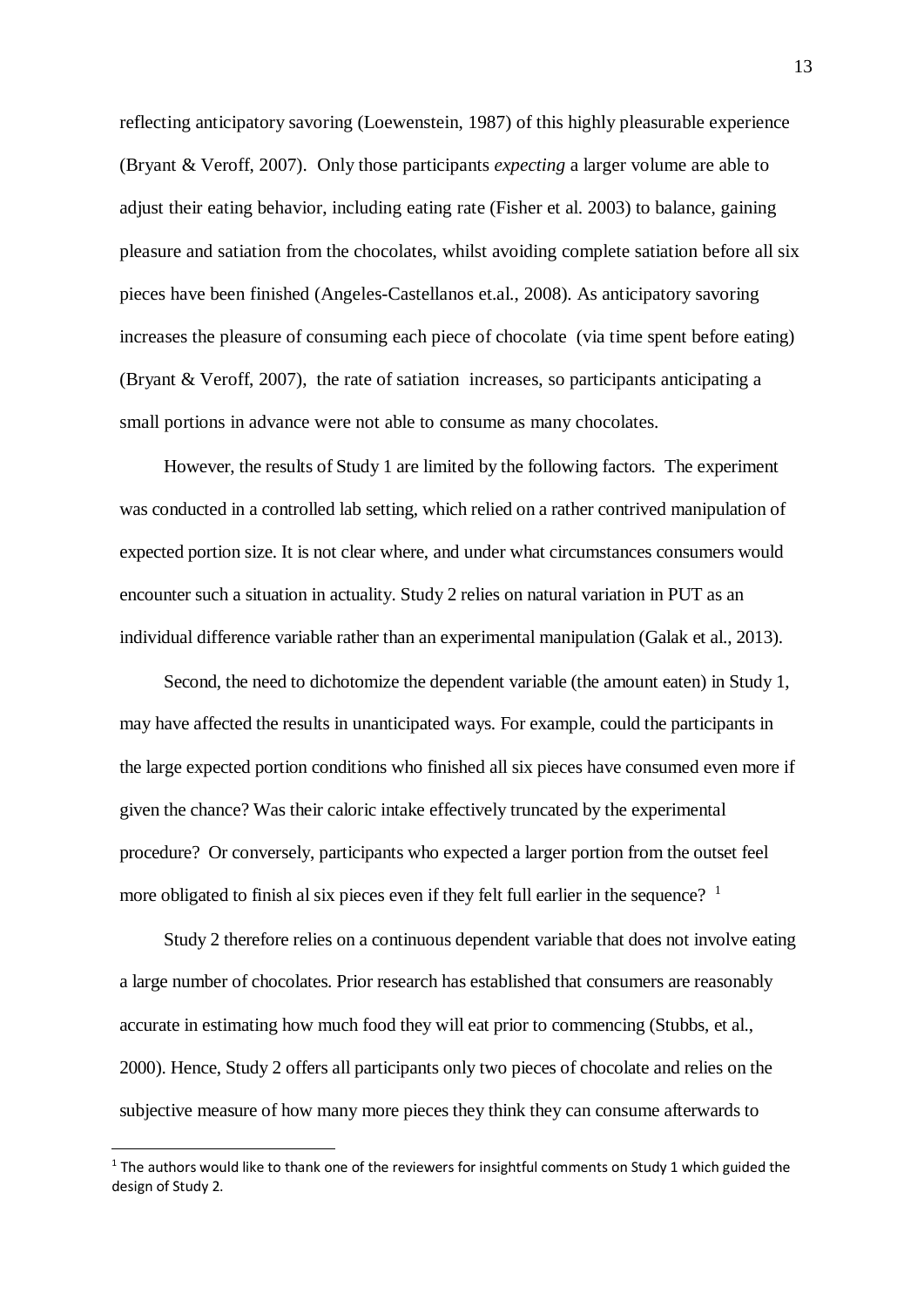capture the natural covariance in how PUT influences the amount of chocolate consumed (see Areni & Black, 2015).

#### **Study 2**

## *Sample and Procedure*

The procedure was the same as Study 1, with some minor variations to allow for each participant to receive two chocolates Sixty-seven students (52 female, 15 male) responded to the same advert though data collection took place in a subsequent academic year and care was taken to ensure students did not take part in both studies. The study room was set up in the same way as study one, including the presence and position of a digital camera but this time only two pieces of chocolate (of the same type as used in study one) were underneath the covered plate.

A cover story regarding the trial of "safe study protocols" was used to disguise the purpose of the camera and to encourage natural eating behaviors and after consent was obtained and the video camera started, the experimenter removed a cloche to reveal the two identical chocolates. Participants were then told: "*You will taste 2 pieces of chocolate today, you will taste them one at a time. I will place the 1<sup>st</sup> piece on the tasting plate, I will leave the room and return in 2 to 3 minutes*. *Then we will repeat the procedure with the next piece of chocolate."* By informing participants that the experimenter would control the presentation timings, the motivations to alter eating rate due to possible experimental setting demand effects such as the portion size indicating the appropriate eating rate, were removed. The experimenter then placed the first chocolate on the empty plate, left the room and returned, always after three minutes. The process of eating was repeated with the second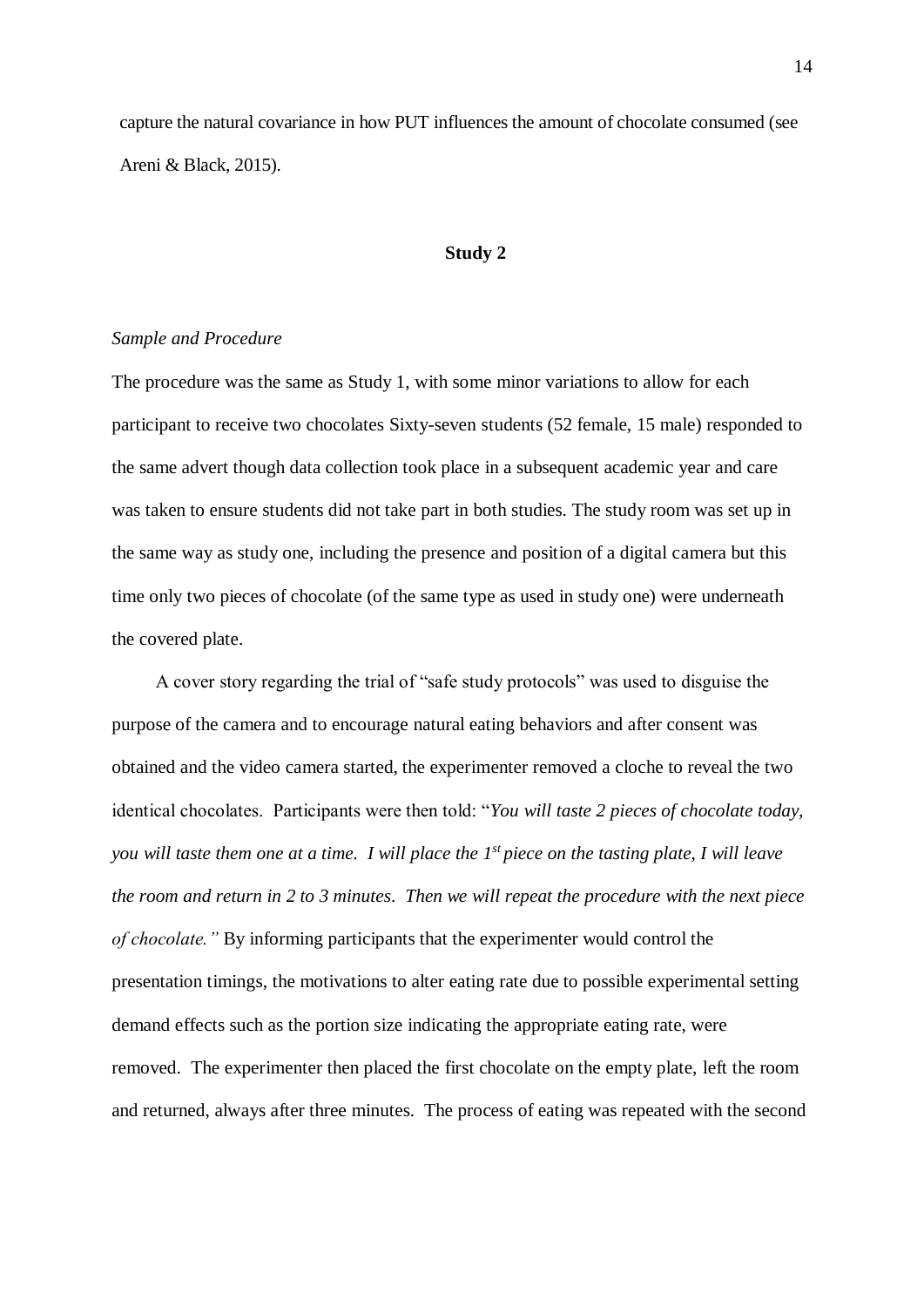pieces after which the participants completed a questionnaire containing measures of satiation, were debriefed and asked not to discuss the purpose of the study.

Eating behavior was recorded and analyzed using the same procedures in study one, though two different judges, again blind to the hypotheses of the researchers, watched the recordings and recorded the (same) time intervals. These direct measures were aggregated to create the independent variables.

#### *Independent Variables*

*Pre-unit time (PUT):* PUT was measured in the same way as for study one and represents the time between when the experimenter closed the door behind them and when the participant took the first bite of the chocolate, averaged over the pieces eaten (Rugh, 1972).

### *Dependent Variable: Felt Satiation*

After participants finished the second piece of chocolate, they were asked about their perceived capacity to consume additional pieces. The questionnaire prompted participants with three successive items "If you could taste additional pieces similar to the ones you just tried, how many additional pieces of chocolate would you like to try?", "How many additional pieces could you eat right now?," and "How many additional pieces do you desire right now?", each with an open-ended response format requiring the participant to write a numeral.

Exploratory factor analysis revealed a single factor solution with each item exhibiting a loading of great than 0.80 and a communality index of greater than 0.63. Hence, the measure of satiation was the mean of the responses to these three items. The responses ranged from zero to eight, but the distribution exhibited a positive skew (Skewness = 1.69,  $W = .87$ ,  $p <$ .0001), which often occurs with caloric intake data (Vohs & Heatherton, 2000). A log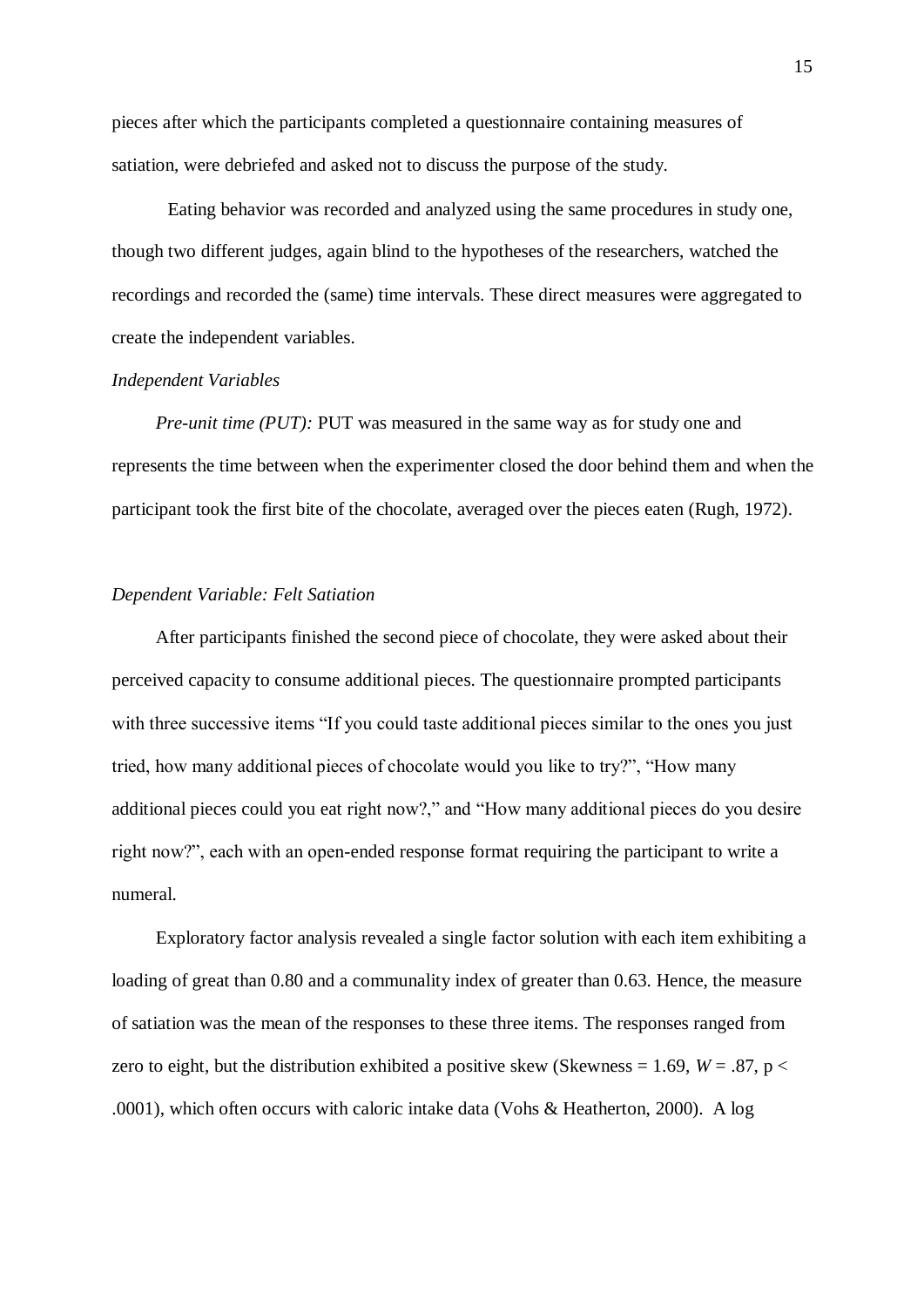transformation of the data corrected this skew (Skewness =  $0.17$ ,  $W = .98$ ,  $p < .49$ ), and this constituted the dependent variable reported in the analyses below (see Afifi & Clark, 1984).

#### **Results**

Given that only two pieces were eaten, in order to test hypothesis 3, a stepwise regression was run with pre-unit time for the first (PUT1) and second (PUT2) piece as the predictor variables, and satiation as the dependent variable. Tests for normality indicated a positive skew *in* the data for PUT1 (Skewness = 2.44,  $W = .79$ ,  $p < .0001$ ), and PUT2 (Skewness = 3.62,  $W = .66$ ,  $p < .0001$ ). Log transformations largely eliminated the skewness for PUT1 (Skewness = -0.31,  $W = .99$ ,  $p < .74$ ), and PUT2 (Skewness = 0.17,  $W = .99$ ,  $p <$ .99), so the transformed variables were used in the analysis reported below.

Results of the stepwise regression indicated that it was mainly the waiting time prior to starting the second and last piece (PUT2) that predicted how many additional pieces participants thought they could eat afterward  $(\beta = -14, F(1,63) = 4.15, p < .05)$ . PUT1 was not a significant predictor at  $\alpha = .15$ . In essence, the length of the interval in between when the second and last piece of chocolate was presented and when participants began eating it, predicted how many additional pieces they thought they could eat afterwards. The longer they waited, the less they thought they could eat afterward.

## **Discussion**

Overall, these results support hypotheses 3. When participants were served a relatively small number of chocolates, and were presented with what they thought would be the last piece, they spent longer contemplating the chocolate before taking the first bite. Although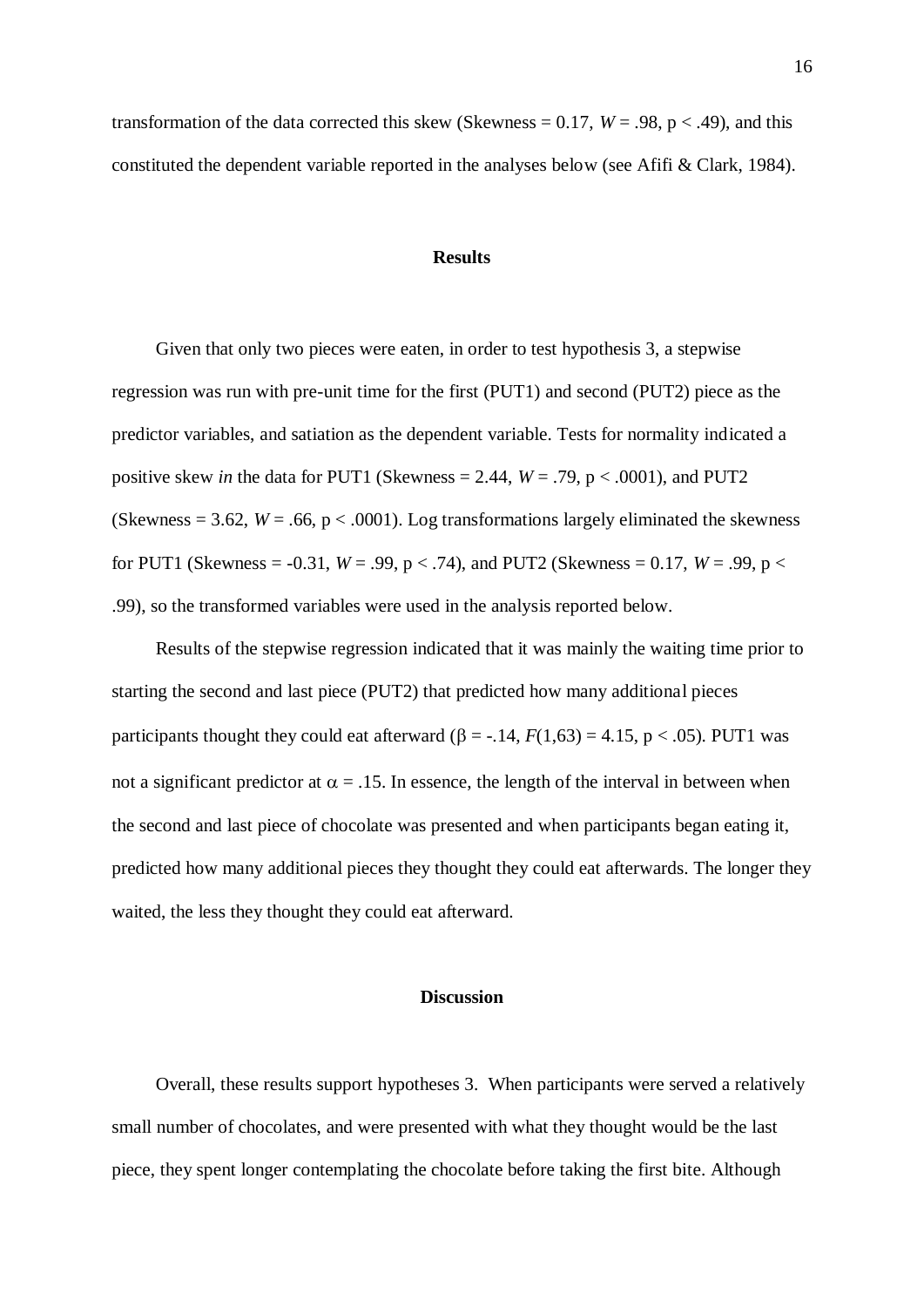this interval was not explicitly linked to savoring processes, prior research suggests such intervals are associated with increased attention to sensory inputs. Indeed, participants spent much of the PUT interval looking at, and even smelling the chocolate, suggesting that they were focused on the tasting experience soon to follow (Areni & Black, 2015).

#### **General Discussion**

The results of two experiments show that the interval of time a consumer waits prior to taking the first bite of a piece of chocolate is negatively correlated with the amount of chocolate actually eaten (study 1), or the amount the consumer believes they could eat (study 2). These results, which suggests that the pre-unit wait time (PUT) captures *savoring*, are consistent with several earlier studies showing a positive relationship between eating rate and amount consumed, or a positive relationship between eating rate and how subjectively full consumers feel after consuming a given amount (Andrade et al., 2008; Mars et al., 2009; Rozin et al., 2003; Ziljstra et al. 2008; Zijlstra et al., 2009). However, these results run counter to those of Galak et al. (2013), who reported a positive relationship between the average interval between pieces of chocolate and the overall amount consumed, due to *dishabituation*.

Collectively, these studies suggest that PUT is more likely to capture savoring (a) when the consumption experience is unique or otherwise notably enjoyable, (b) when the amount to be consumed is small (i.e., less than complete satiation) rather than large, and (c) when consumers are focused on the consumption experience. By contrast, PUT may capture dishabituation when (d) the consumption experience is typical or mundane, (e) the amount to be consumed is large (i.e., beyond the point of satiation) rather than small, and (f) consumers are distracted from the consumption experience. Future research would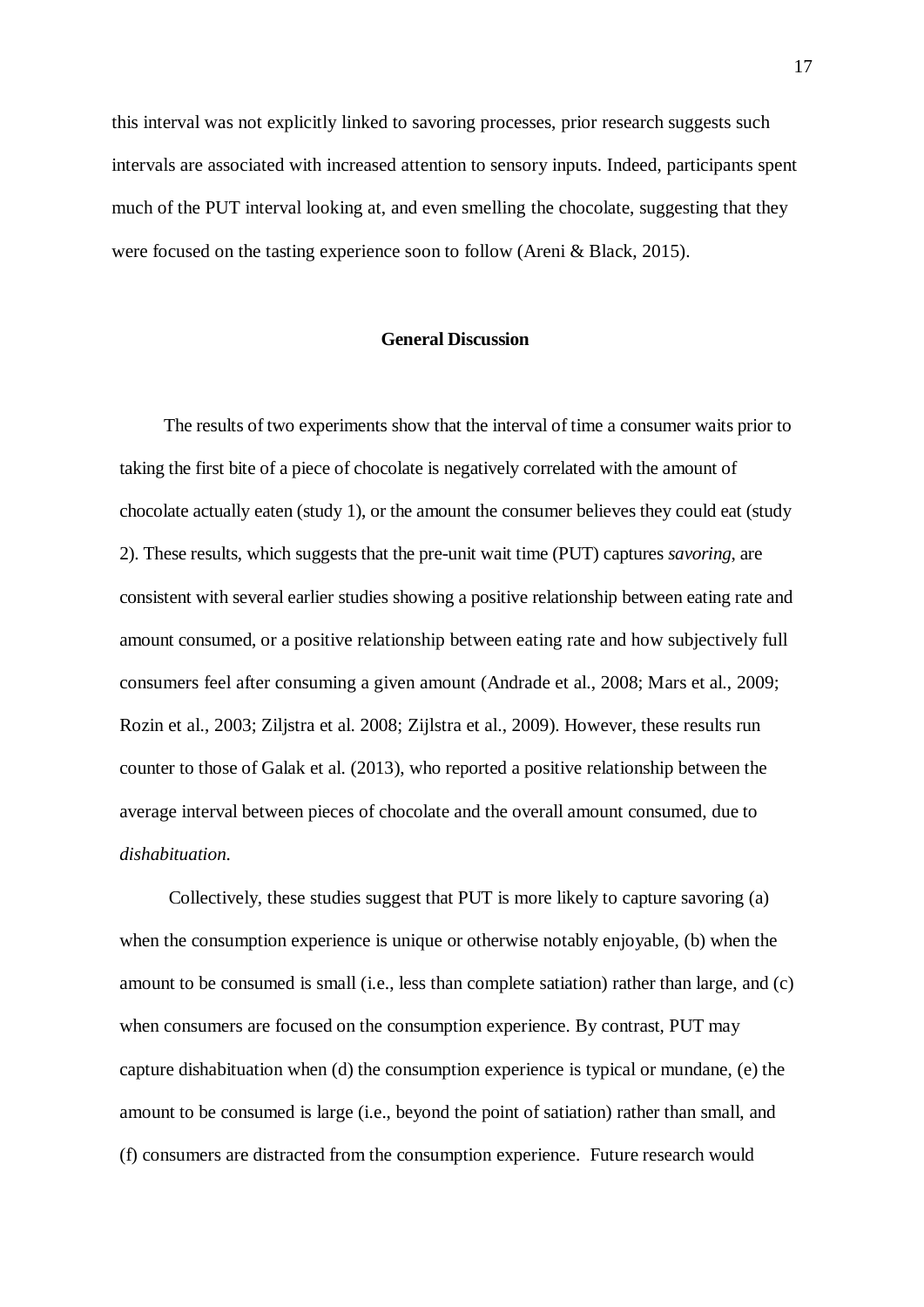benefit from an explicit test of how these factors affect the observed relationship between PUT and the amount consumed.

In explaining these effects more widely, savoring may be an adaptive mechanism that psychologically expands a limited quantity of food so there is less desire for more after eating (Quoidbach et al., 2010). Perhaps in times when food was scarcer, being able to consume a lot of what was available may have allowed humans to store the calories necessary for harsher times ahead. In essence, such adjustments to abundance and the opposite adjustment to scarcity where less than expected quantities are eaten more slowly, using more bites and increasing satiation (Areni & Black, 2015) can be seen as ways of making do with what one has, either by making a small quantity of food last longer psychologically (if not physically) or by making the most of a large quantity of food by storing as many calories as possible for future periods of scarcity.

The ability to adjust levels of satiation may be an adaptive mechanism designed to cope with unreliable food availability and allows both the psychological expansion of limited quantities so there is less desire for the food in the future, and the psychological contraction of larger quantities so more can be consumed. In essence, this can be viewed as the present self-improving the lot of the future self by altering the rate at which it consumes food but, unlike self-regulatory processes, it is not disadvantaged by doing so (Hoch & Loewenstein, 1991; Ratner et al., 1999; Baumeister 2002). Eating more slowly does not decrease enjoyment when the available quantity is less than expected, and eating more quickly allows the present self to consume more when the available quantity is more than expected. Overall, therefore, this mechanism allows us to make the most of available resources both now and in the (uncertain) future.

Figure 1 illustrates this process as demonstrated by Areni and Black (2015). Participants began at point P, being quite hungry and not yet having consumed any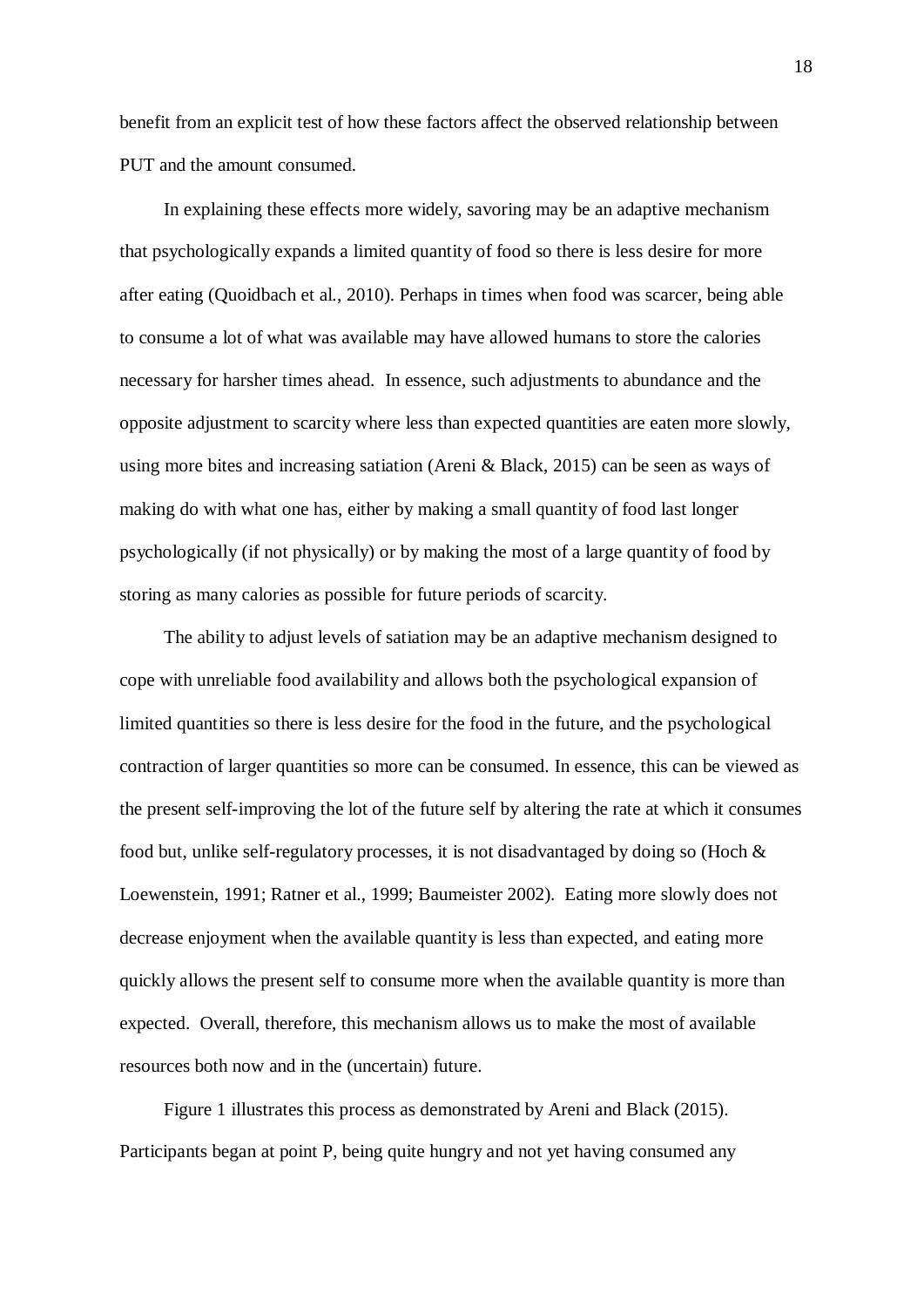chocolate. They intended to consume six pieces of chocolate such that the sixth piece would leave them completely satiated at  $F<sub>X</sub>$ . However, when participants in the small actual portion size condition were *stopped unexpectedly* after the second piece, and finished at point  $F_y$ , they were well short of their optimal level of satiation. However, when participants were *told prior* to eating the first piece that only two pieces were available, they were able to adjust the satiation function by eating more slowly in an attempt to reach complete satiation after the second piece at point Fz.

#### <Insert Figure 1 about here>

The results of Study 1 reported here, essentially show this adaptive function operating in the opposite direction, as depicted in Figure 2. A participant begins at point P, once again hungry and having not yet eaten their first piece. Those expecting to receive two pieces of chocolate initially attempted to consume them in such a way that the second piece would leave them optimally satiated at point  $F_X$ . When they were unexpectedly presented with four additional pieces of chocolate *after* consuming the second piece they were already, or were very close to being, completely satiated, so they could not eat the additional pieces. However, participants who were told *in advance* that four additional pieces were available adjusted their satiation function by eating more quickly in an attempt to reach the optimal level of satiation after the sixth piece at point  $F_Y$ .

## <Insert Figure 2 about here>

In this case the benefit to the future self takes the form of lessening hunger rather than losing weight or maintaining a healthy diet. Although obesity is a serious problem in many developed and some emerging economies, for most of human history, lack of food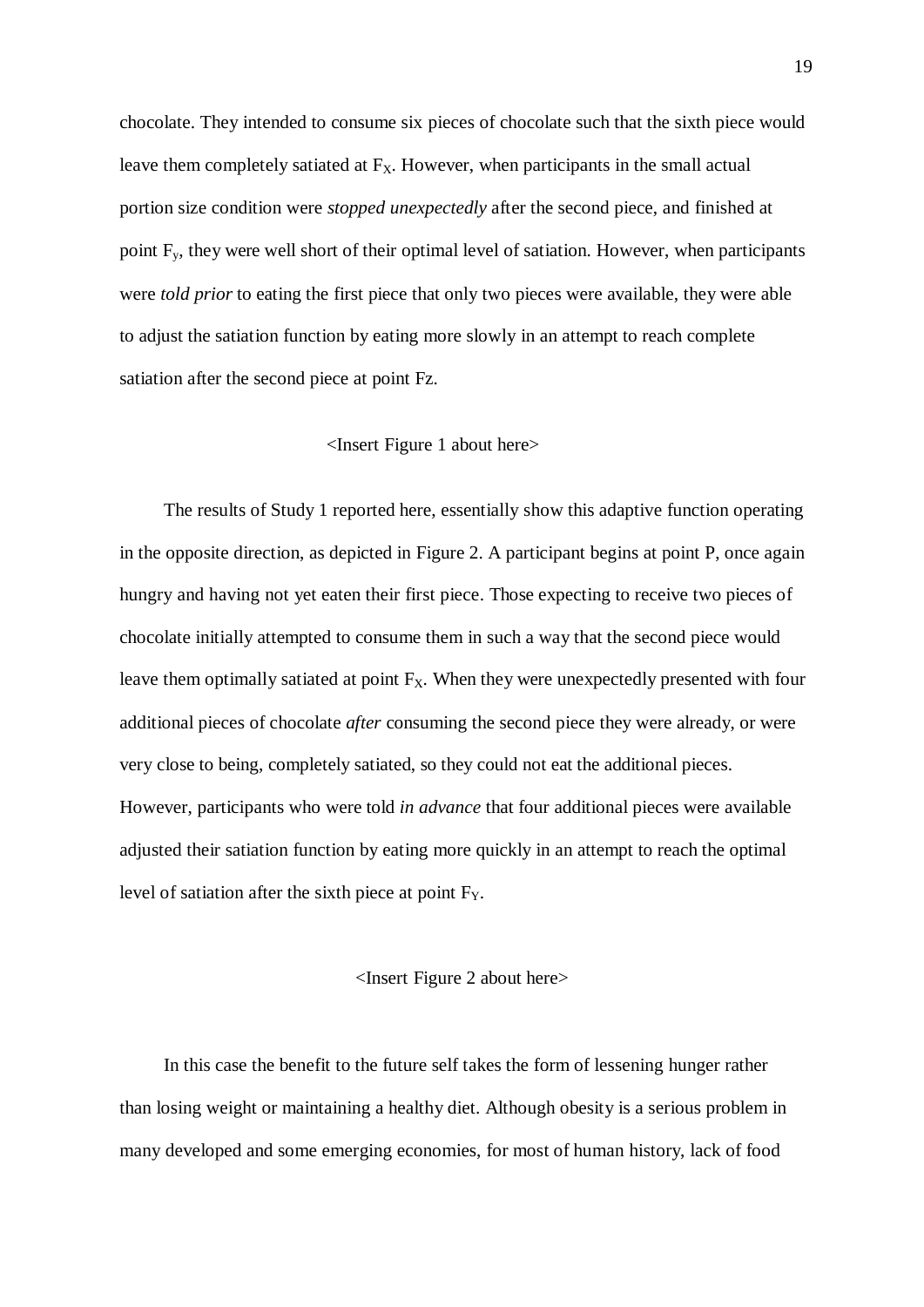and feelings of hunger were more serious concerns.

Many constraints (time, availability, money and concerns over obesity) prevent people from consuming to the point of satiation. These are often portrayed as *conflicts* between an impulsive, spontaneous present-oriented self, concerned with instant satisfaction, and a more disciplined future-oriented self, concerned with long-term happiness (Hoch & Loewenstein 1991; Ratner et al. 1999; Baumeister 2002). The results reported here and those of Areni & Black (2015), suggest that, rather than being in a state of conflict, present and future selves can cooperate with one another in subtle ways. When faced with compulsory reductions or increases in an enjoyable consumption experience the present-oriented self alters eating rates to achieve (i.e., smaller than expected portions) or maintain (i.e., larger than expected portions) satiation.

Future research would benefit by extending these findings to both other food contexts such as all you can eat buffets, communal eating (where a finite amount of food is available to feed people each with different portion size desires) and into non-food consumption. It is interesting to speculate about whether the present self can alter consumption rates to protect the future self from other negative affective states? As products' satiation can also be experienced as boredom, would a consumer who learns that they have only two rather than six lives left in a highly enjoyable video game play more conservatively to preserve those lives for longer (i.e., slower consumption rate)? Would they take more chances if they received four additional lives (i.e., faster consumption rate)?

In terms of practical implications, Wansink (2015) recently proposed the CAN (Convenience, Attractiveness and Normative) framework as a way to structure interventions designed to reduce the amount of food eaten and hence reduce obesity rates. This research and research supporting advice to diners to "eat slowly" and "take your time" (Johnson, 2012) suggests that the CAN model should be extended to include advice on adjusting eating rate. In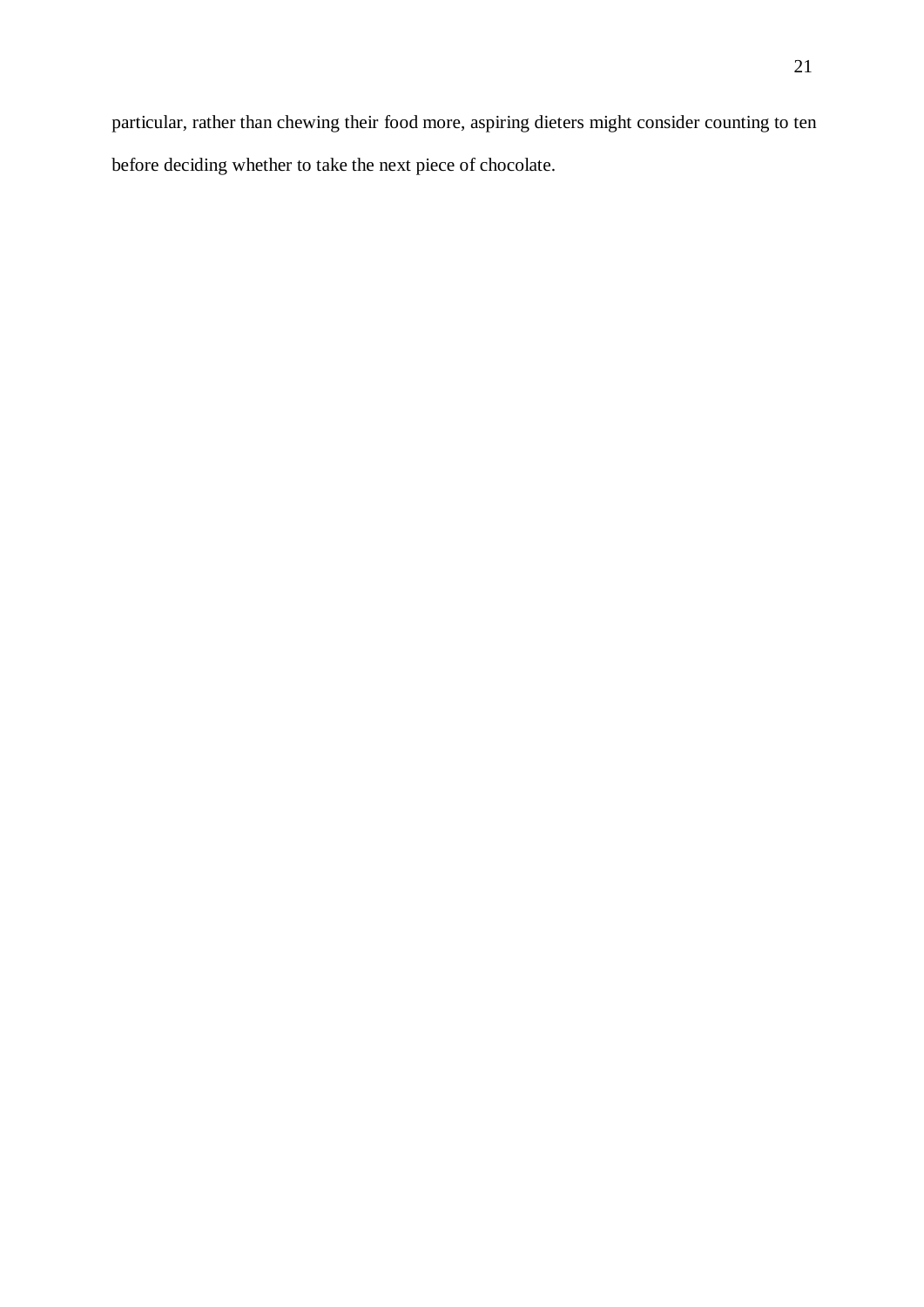## **Reference**

- Afifi, A. A., & Clark, V. (1984). *Computer-Aided Multivariate Analysis*, Belmont, CA: Lifetime Learning Publications.
- Allison, J. and Castellan, J. (1970). Temporal characteristics of nutritive drinking in rates and humans. *Journal of Comparative and Physiological Psychology*, 70(1), 116-125.
- Andrade, A.M., Greene, G.W., & Melanson, K.J. (2008). Eating slowly led to decreases in energy intake within meals in healthy women. *Journal of the American Dietetic Association*, 108, 1186-1191.
- Angeles-Castellanos, M., Salgado-Delgado, R., Rodríguez, K., Buijs, R. M., & Escobar, C. (2008). Expectancy for food or expectancy for chocolate reveals timing systems for metabolism and reward. *Neuroscience*, 155(1), 297-307.
- Areni, C. S. (2008). (Tell me why) I don't like Mondays: Does an overvaluation of future discretionary time underlie reported weekly mood cycles? Cognition and Emotion, *Cognition and Emotion*, 22 (7), 1228-1252.
- Areni, C. S. & Black, I. R. (2015). Consumers' responses to small portions: signaling increases savoring and satiation. *Psychology & Marketing*, 32(5), 532-543.
- Baron, R. M. & Kenny, D. A. (1986). The moderator-mediator distinction in social psychological research: conceptual, strategic, and statistical considerations. *Journal of Personality and Social Psychology*, 51(6), 1173-1182.
- Baumeister, R.F. (2002). Yielding to temptation: self-control failure, impulsive purchasing, and consumer behavior. *Journal of Consumer Research*, 28(4), 670-676.
- Bryant, F. B. (2003). Savoring Beliefs Inventory (SBI): A scale for measuring beliefs about savouring. *Journal of Mental Health*, 12 (2), 175–196.
- Bryant, F. B. & Veroff, J. (2007). *Savoring: A New Model of Positive Experience*,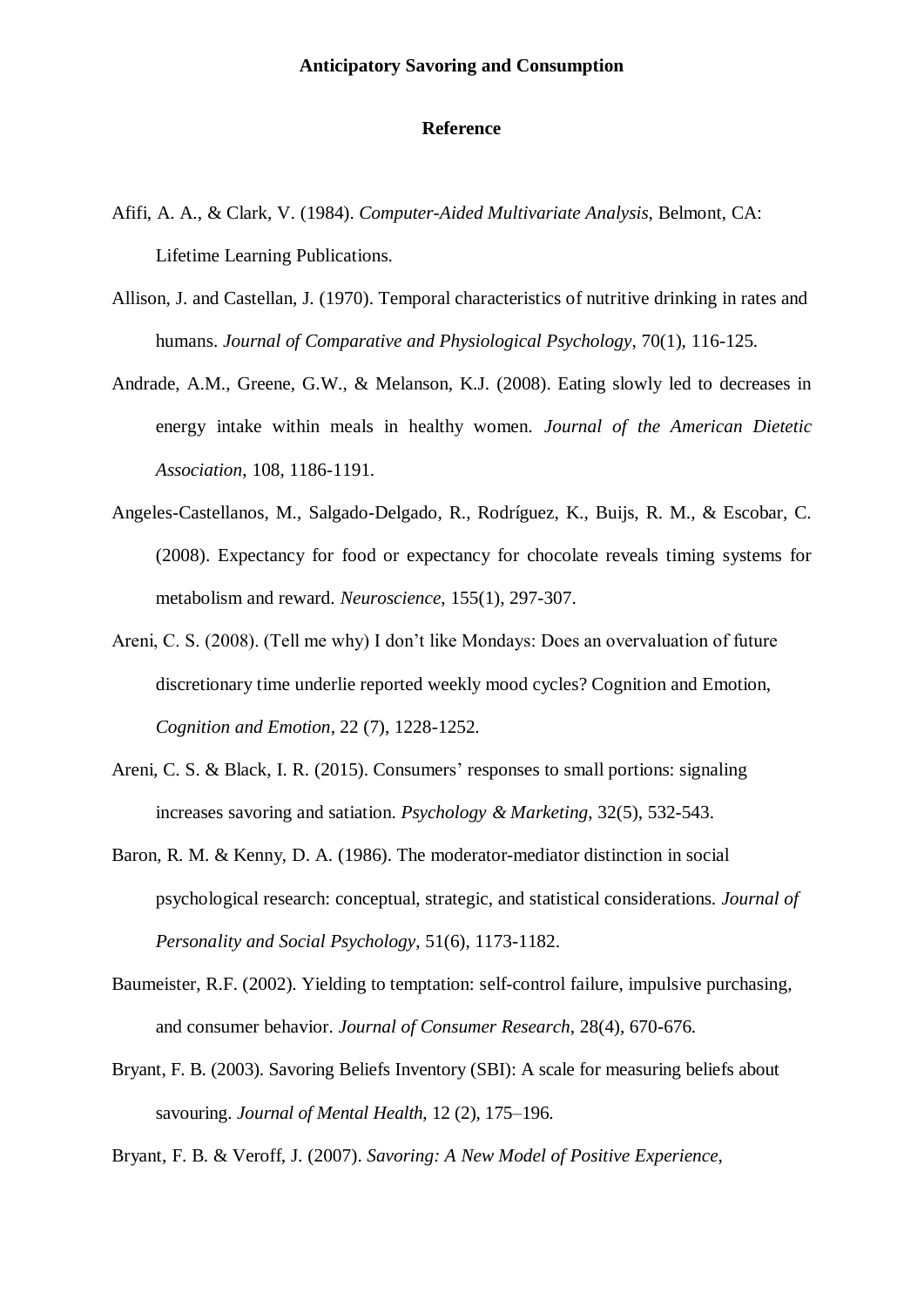Mahwah, NJ: Lawrence Erlbaum Associates.

- Epstein, L. H., Temple, J. L., Bouton, M. E., & Roemmich, J. N. (2009). Habituation as a determinant of human food intake. *Psychological Review*, 116(2), 384-407.
- Fisher, J. O., Rolls, B. J., & Birch, L. L. (2003). Children's bite size and intake of an entrée are greater with large portions than with age-appropriate or self-selected portions. *American Journal of Clinical Nutrition*, 77(5), 1164-1170.
- Forde, C. G., van Kuijk, N., Thaler, T., de Graaf, C., & Martin, N. (2013). Oral processing characteristics of solid savory meal components, and relationship with food composition, sensory attributes and expected satiation. *Appetite*, 60, 208-219.
- Galak, J., Kruger, J., & Loewenstein, G. (2013). Slow down! Insensitivity to rate of consumption leads to avoidable satiation. *Journal of Consumer Research*, 39(5), 993- 1009.
- Galak, J., Redden, J. P., Yang, Y., & Kyung, E. J. (2014). How perceptions of temporal distance influence satiation. Journal of Experimental Social Psychology, 52, 118-123.
- Geier, A. B., Rozin, P., & Doros, G. (2006). Unit bias: A new heuristic that helps explain the effect of portion size on food intake. *Psychological Science*, 17(6), 521-525.
- Hill, S.W. & McCutcheon, N.B. (1975). Eating responses of obese and non-obese humans during dinner meals. *Psychosomatic Medicine*, 37(5), 395-401.
- Hoch, S.J. & Loewenstein, G.F. (1991). Time-inconsistent preferences and consumer self- control. *Journal of Consumer Research*, 17, 492-507.
- Inman, J. (2001). The role of sensory-specific satiety in attribute-level variety seeking. *Journal of Consumer Research*, 28 (1), pp. 105-120.
- Johnson, C. (2012). 10 eating habits of the highly successful and fit. *Women's Health*, <http://www.womenshealthmag.com/weight-loss/healthy-eating-habits> (accessed: 19/9/16).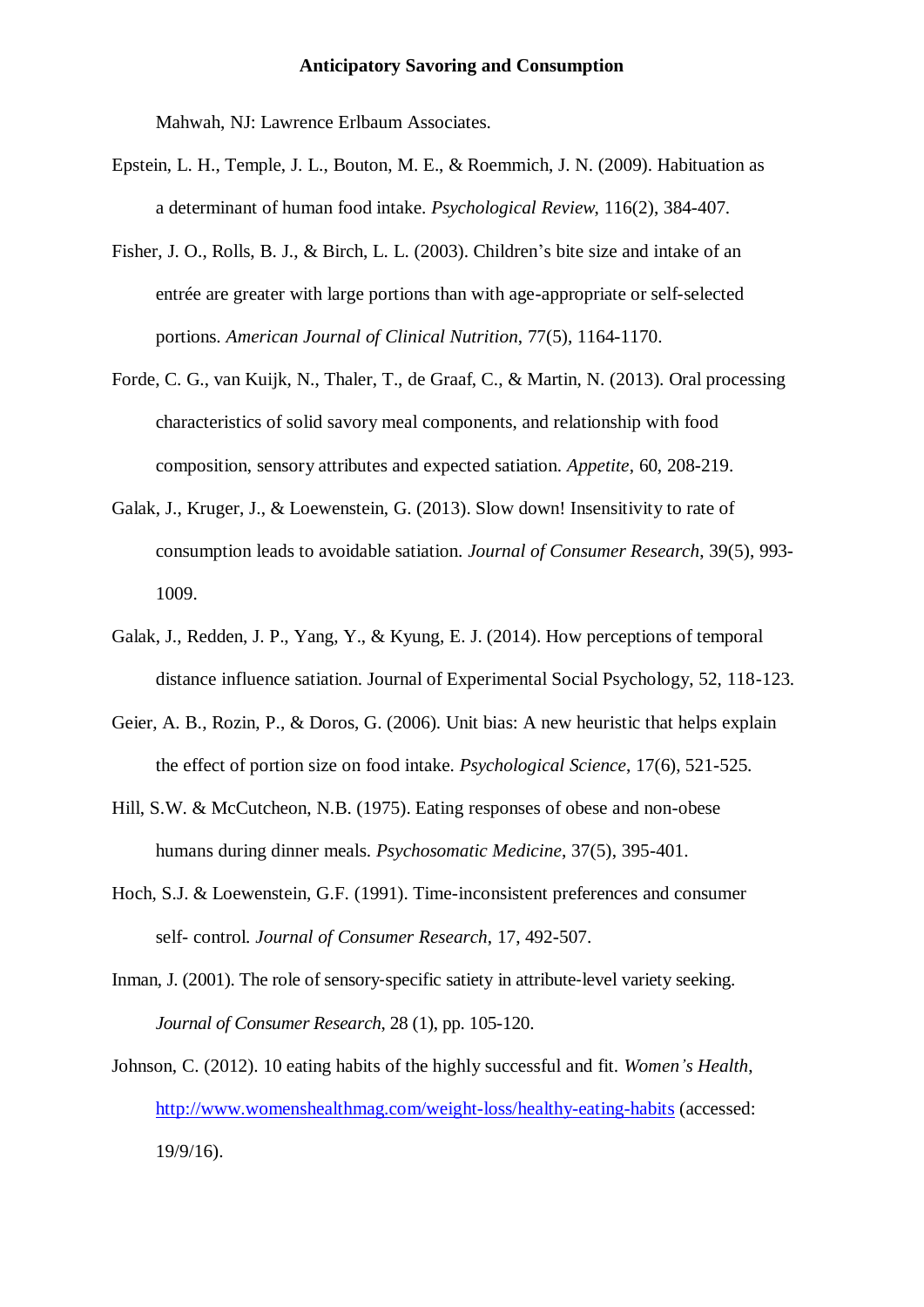- Le Bel, J.L., & Dube, L., (2001). Pleasures of different intensity levels: Properties of their online hedonic ratings and their impact on consumption behavior. In NA *- Advances in Consumer Research Volume,* 28, eds. Gilly, M.C., & Meyers-Levy, J., Valdosta, GA : Association for Consumer Research, Pages: 411.
- Loewenstein, G. (1987). [Anticipation and the valuation of](http://www.cmu.edu/dietrich/sds/docs/loewenstein/AnticipationDelayed.pdf) delayed consumption. *The Economic Journal, 97*(387), 666-684.
- Kral, J. G., Biron, S., Simard, S., Hould, F. S., Lebel, S., Marceau, S., & Marceau, P. (2006). Large maternal weight loss from obesity surgery prevents transmission of obesity to children who were followed for 2 to 18 years. Pediatrics, 118(6), e1644-e1649.
- Macht, M., Meininger, J., & Roth, J. (2005). The pleasures of eating: A qualitative analysis. Journal of Happiness Studies, 6(2), 137-160.
- Mars, M., Hogenkamp, P. S., Gosses, A. M., Stafleu, A., & De Graaf, C. (2009). Effect of viscosity on learned satiation. *Physiology and Behaviour*, 98(1), 60-66.
- McAlister, L. (1982). A dynamic attribute satiation model of variety-seeking behavior. *Journal of Consumer Research*, 9, 141-150.
- Mishra, A., Mishra, H., & Masters, T. M. (2012). The influence of bite size on quantity of food consumed: a field study. *Journal of Consumer Research*, 38(5), 791-795.
- Mitchell, T. R., Thompson, L., Peterson, E., & Cronk, R. (1997). Temporal adjustments in the evaluation of events: The ''rosy view''. *Journal of Experimental Social Psychology*, 33, 421-448.
- Nelson, L. D., & Meyvis, T. (2008). Interrupted consumption: disrupting adaptation to hedonic experiences. *Journal of Marketing Research*, 45(6), 654-664.
- Quoidbach, J., Dunn, E.W. Petrides, K.V. & Mikolajczak, M. (2010). Money giveth, money taketh away: the dual effect of wealth on happiness. Psychological Science, 21(6), 759-763.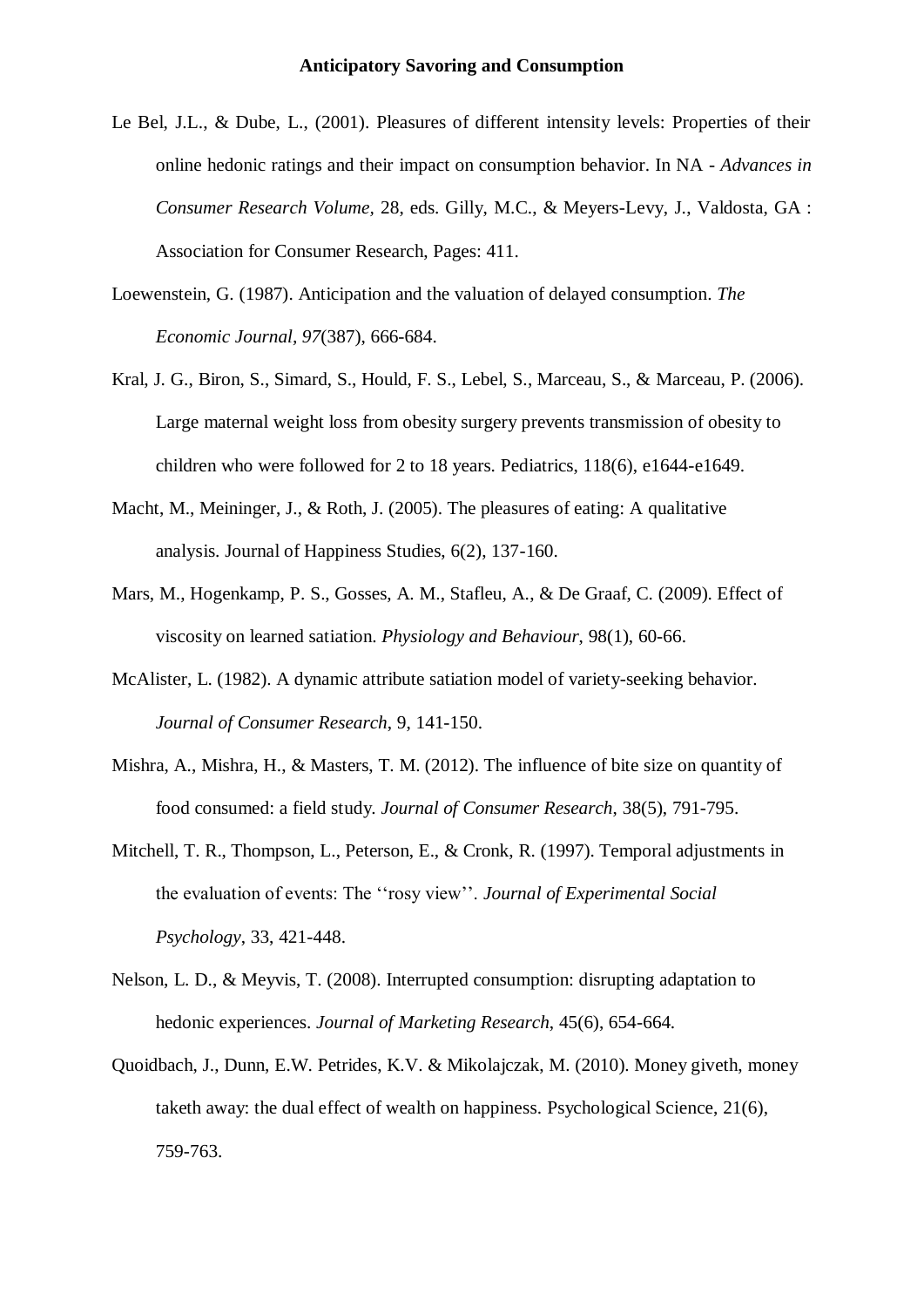- Raynor, H. A. & Epstein, L. H. (2001). Dietary variety, energy regulation, and obesity. *Psychological Bulletin*, 127(3), 325-341.
- Ratner, R., Kahn, B.E. & Kahneman, D. (1999). Choosing less-preferred experiences for the sake of variety, *Journal of Consumer Research*, 26(1), 1-15.

Rolls, B. J. (1986). Sensory‐specific satiety. *Nutrition reviews*, 44(3), 93-101.

- Rolls, Barbara J., Elizabeth A. Bell, and Bethany A. Waugh (2000), "Increasing the Volume of a Food by Incorporating Air Affects Satiety in Men," *American Journal of Clinical Nutrition*, 72 (2), 361-368.
- Rolls, B. J., Morris, E. L., & Roe, L. S. (2002). Portion size of food affects energy intake in normal-weight and overweight men and women. *American Journal of Clinical Nutrition*, 76(6), 1207-1213.
- Rolls, B. J., Roe, L. S., Meengs, J. S., & Wall, D. E. (2004). Increasing the portion size of a sandwich increases energy intake. *Journal of the American Dietetic Association*, 104(3), 367-372.
- Rozin, P., Kabnick, K., Pete, E., Fischler, C., & Shields, C. (2003). The ecology of eating: smaller portion sizes in France than in the United States help explain the French paradox. *Psychological Science*, 14(5), 450-454.
- Rugh, J. D. (1972). Variation in human masticatory behavior under temporal constraints. *Journal of Comparative and Physiological Psychology*, 80(1), 169-174.
- Sevilla, J., & Redden, J. P. (2014). Limited Availability Reduces the Rate of Satiation. *Journal of Marketing Research*, 51(2), 205-217.
- Soper, D. (2015). Statistics Calculators Version 3.0, <http://www.danielsoper.com/statcalc3/calc.aspx?id=31> (accessed: 21/12/15).
- Viskaal-van Dongen, M., F. J. Kok, & C. de Graaf. (2011) "Eating Rate of Commonly Consumed Foods Promotes Food and Energy Intake". *Appetite*, 56(1), 25-31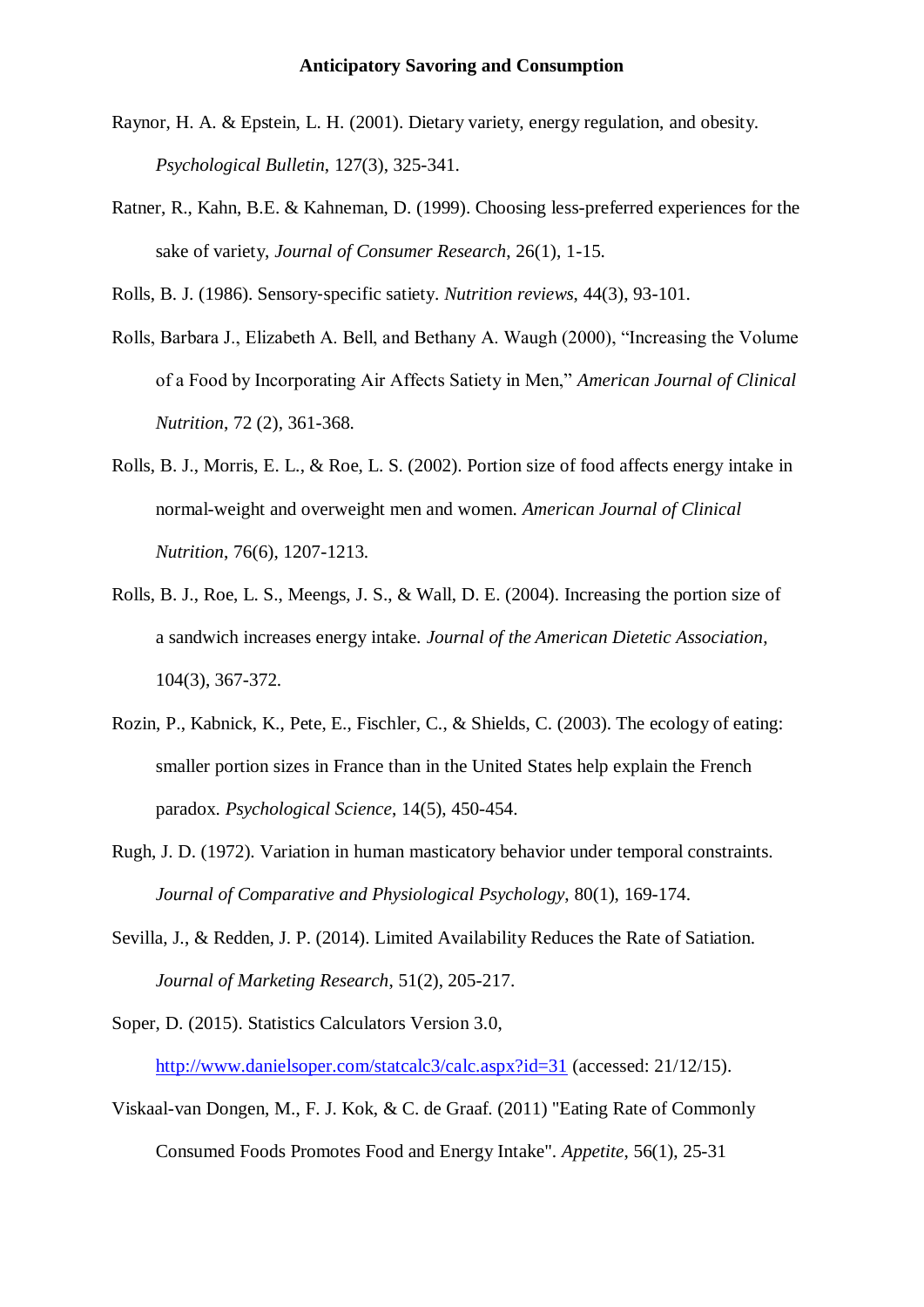- Vohs, K.D., & Heatherton, T.F. (2000). Self-Regulatory failure: a resource-depletion approach. *Psychological Science*, 11, 249-254.
- Wansink, B. (2004). Environmental factors that increase the food intake and consumption volume of unknowing consumers. *Annual Review of Nutrition*, 24, 455-479.
- Wansink, B., Painter, J. E., & North, J. (2005). Bottomless bowls: why visual cues of portion size may influence intake. *Obesity Research*, 13(1), 93-100.
- Wansink, B. (2015). Change their choice! Changing behavior using the CAN approach and activism research. *Psychology & Marketing*, *32*(5), 486-500.
- Zijlstra, N., Mars, M., de Wijk, R. A., Westerterp-Plantenga, M. S., & de Graaf, C. (2008). The effect of viscosity on ad libitum food intake. *International Journal of Obesity*, 32(4), 676-683.
- Zijlstra, N., de Wijk, R. A., Mars, M., Stafleu, A., & de Graaf, C. (2009). Effect of bite size and oral processing time of a semisolid food on satiation. *American Journal of Clinical Nutrition*, 90(2), 269-275.
- Zlatevska, N., Dubelaar, C., & Holden, S. S. (2014). Sizing up the effect of portion size on consumption: A meta-analytic review. *Journal of Marketing*,*78*(3), 140-154.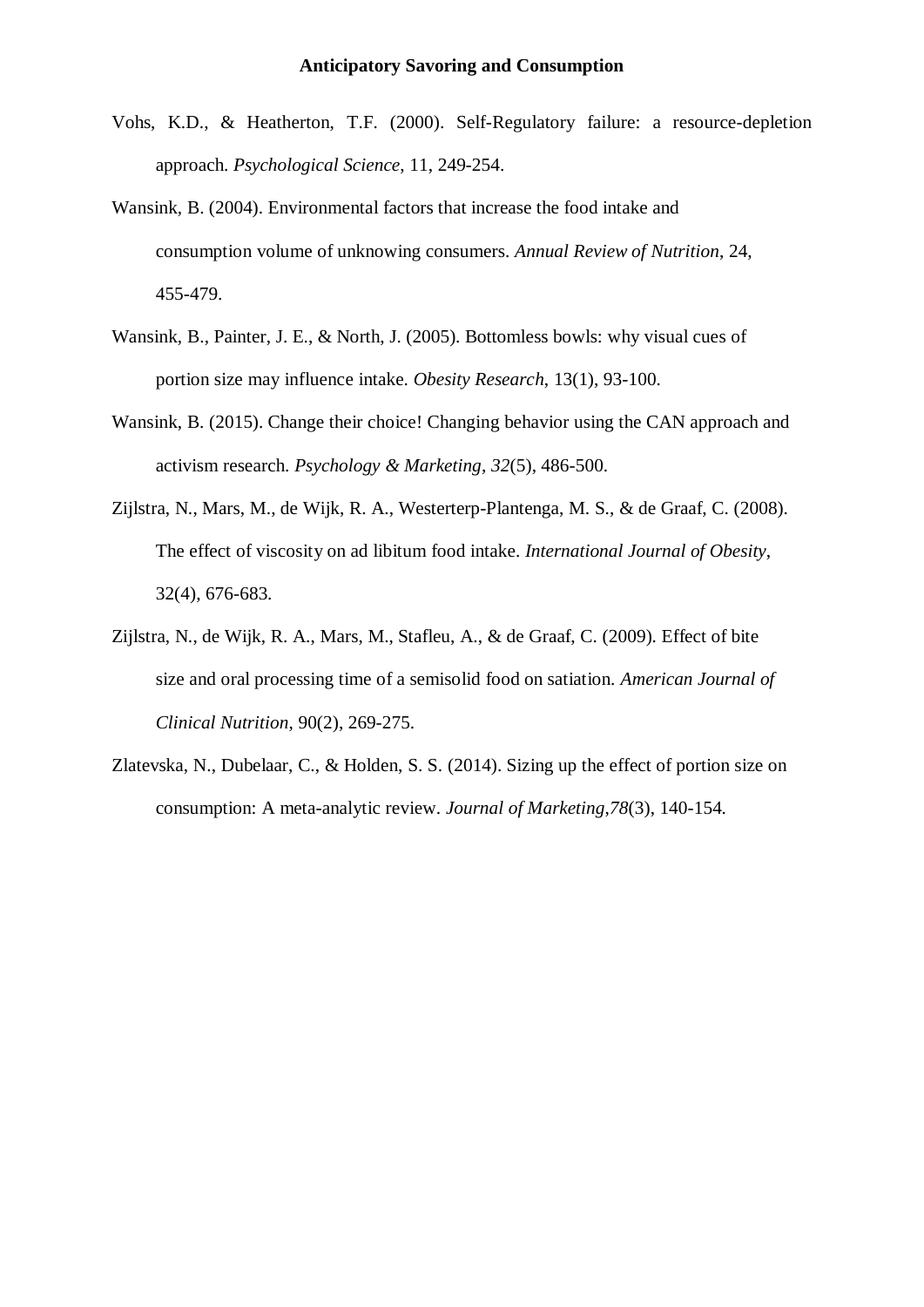# **Anticipatory Savoring and Consumption**



Figure 1: How Changes in Expected Quantities Affect Eating Rate and Satiation Level: Scarcity